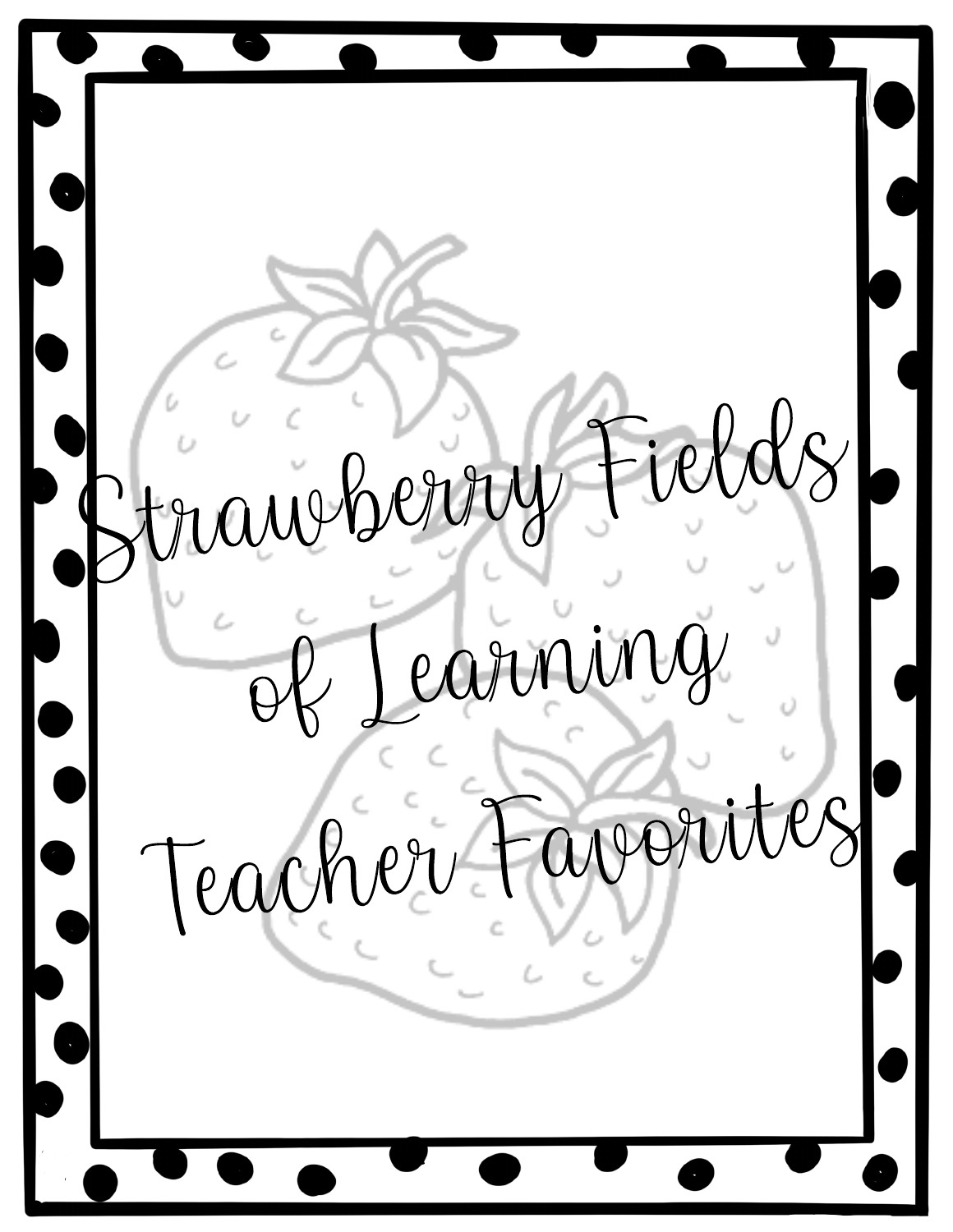| MRS. RANDI                         |                                                                           |
|------------------------------------|---------------------------------------------------------------------------|
| HEAD OF SCHOOL                     | STORE:<br>AMAZON                                                          |
| GIFT (ARD)                         | CANDY:                                                                    |
| STARBUCKS                          | ROLOS                                                                     |
| SNACK:                             | COOKIE:                                                                   |
| GRANOLA BARS                       | SNICKERDOODLE                                                             |
| CAKE:                              | HOBBY:                                                                    |
| RED VELVET WITH CREAM CHEESE ICING | WRITING                                                                   |
| FLOWER:<br>MAGNOLIA FLOWER         | STARBUCKS:<br>CARAMEL MACCHIATO UPSIDE DOWN WITH<br>EXTRA CARAMEL DRIZZLE |
| COLOR:                             | RESTAURANT:                                                               |
| SILVER                             | MAGGIANO'S                                                                |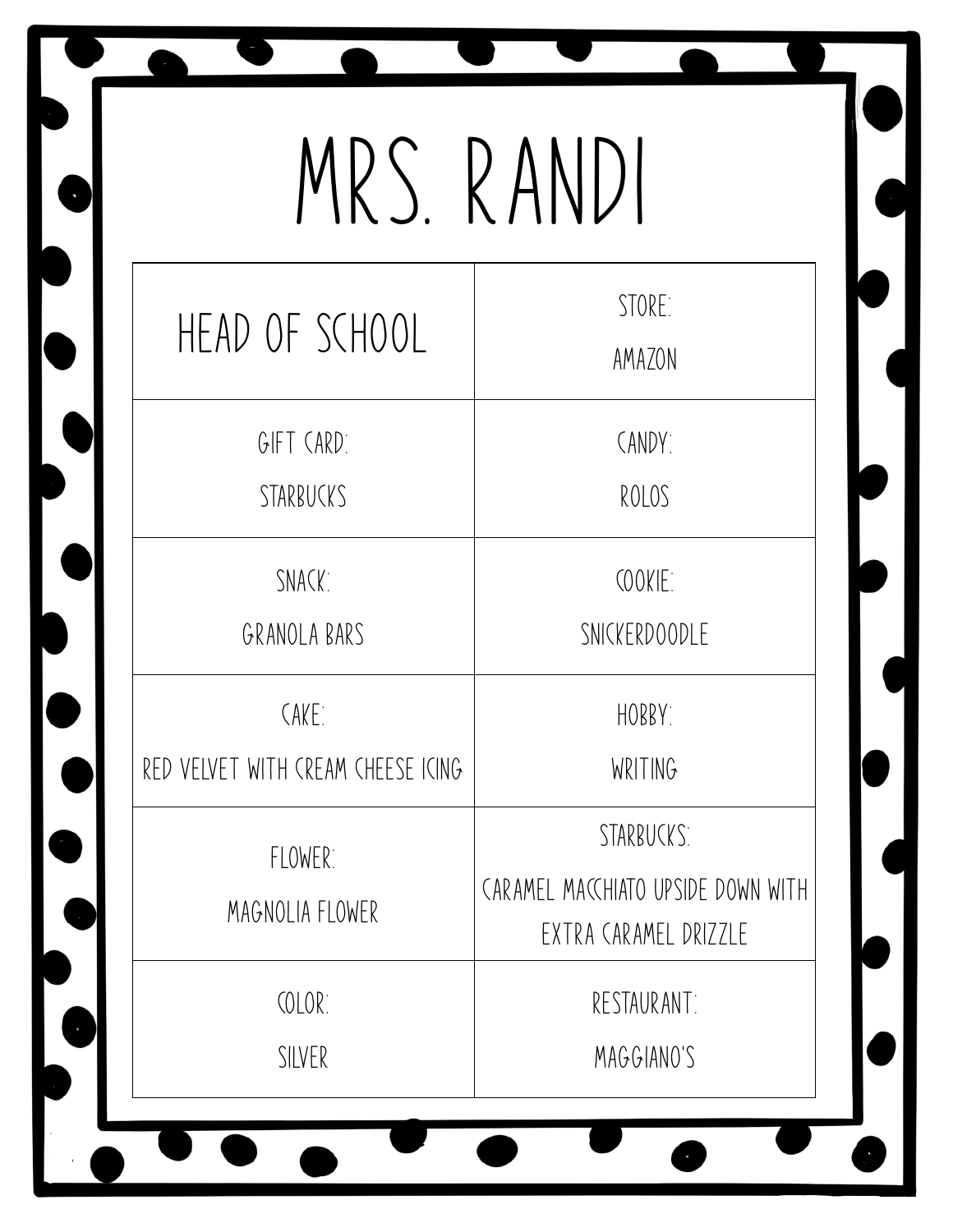#### MRS. HALEY

|                              | STORE:                    |
|------------------------------|---------------------------|
| CO-DIRECTOR                  | TARGET & MARSHALLS        |
| GIFT (ARD)                   | CANDY:                    |
| LUSH                         | TWIX                      |
| SNACK:                       | COOKIE:                   |
| SOUR CREAM & CHEDDAR CHIPS   | CHOCOLATE CHIP            |
| CAKE:                        | HOBBY:                    |
| STRAWBERRY CHEESECAKE        | ORGANIZING                |
| FLOWER:                      | STARBUCKS:                |
| GERBER DAISIES OR HYDRANGEAS | <b>COFFEE FRAPPUCCINO</b> |
| COLOR:                       | RESTAURANT:               |
| PURPLE OR TEAL               | NOODLE HOUSE OR MOD PIZZA |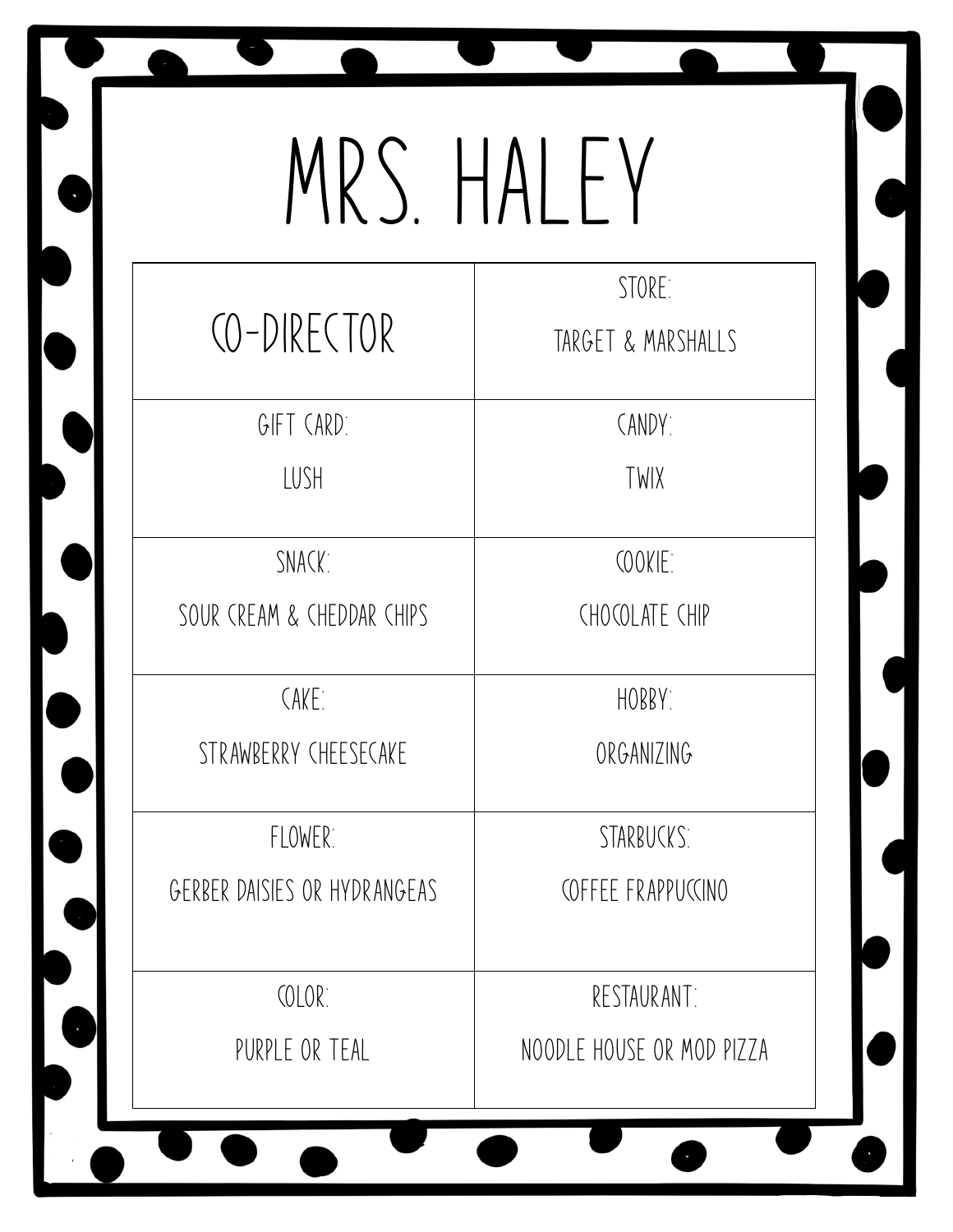# Miss kim

 $\mathbf{I}$ 

|                   | STORE:                         |
|-------------------|--------------------------------|
| CO-DIRECTOR       | TARGET & WALMART               |
| GIFT (ARD)        | CANDY:                         |
| AMAZON            | CHOCOLATE & SOUR CANDY         |
| SNACK:            | COOKIE:                        |
| FRUIT             | DOUBLE STUFF GOLDEN OREO'S     |
| CAKE:             | HOBBY:                         |
| <b>CHEESECAKE</b> | TRAVELING & FISHING            |
| FLOWER:           | STARBUCKS:                     |
| ORCHIDS           | ICED PEACH GREEN TEA LEMONADE  |
| COLOR:            | RESTAURANT:                    |
| RED               | CHICKFILA & CHEESECAKE FACTORY |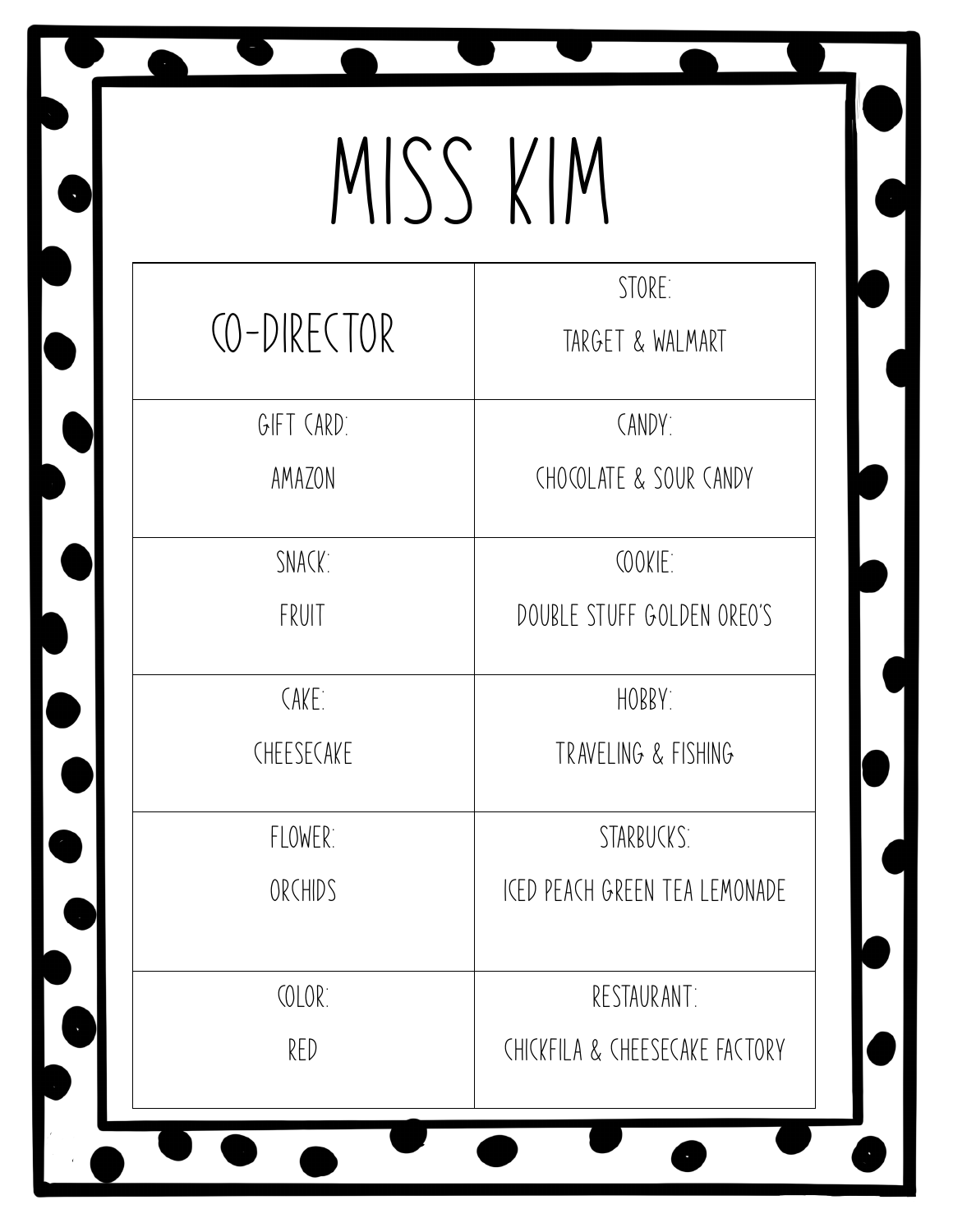## Miss Erin

|                            | STORE:                                 |
|----------------------------|----------------------------------------|
| FINANCE DIRECTOR           | TARGET                                 |
| GIFT (ARD)                 | CANDY:                                 |
| TARGET                     | LINDOR TRUFFLES DARK CHOCOLATE         |
| SNACK:                     | COOKIE:                                |
| SOUR CREAM & ONION RUFFLES | OATMEAL RAISIN                         |
| CAKE:                      | HOBBY:                                 |
| STRAWBERRY CHEESECAKE      | SOCCER                                 |
| FLOWER:                    | STARBUCKS:                             |
| LILIES & TULIPS            | CARAMEL MACCHIATO UPSIDE DOWN<br>(HOT) |
| COLOR:                     | RESTAURANT:                            |
| PURPLE                     | MAGGIANO'S                             |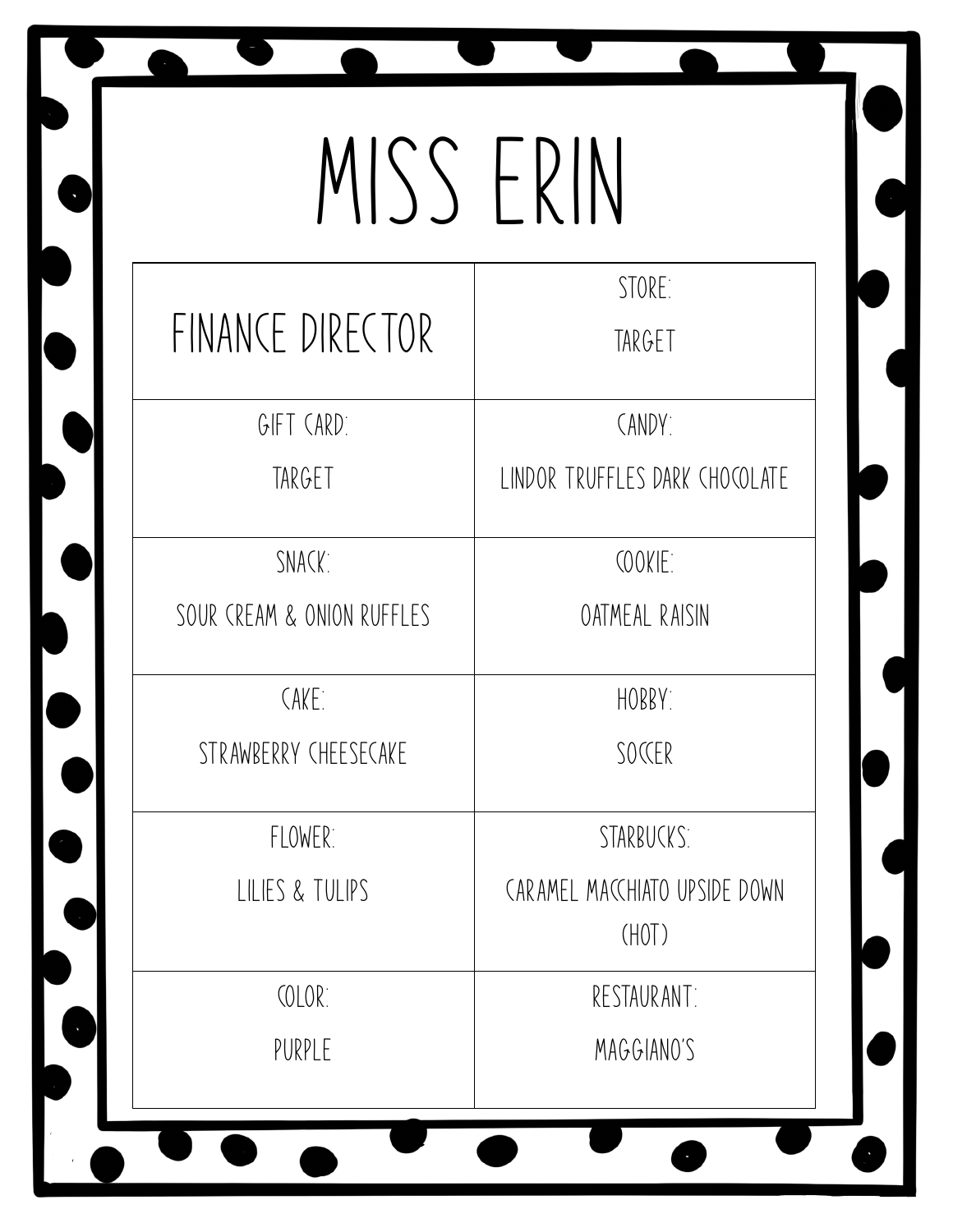# Miss Jaclyn

ADMIN STORE:

Gift Card:

Target & Lush

Amazon & Target

Candy:

Peach rings & Reeses

Cookie:

Snickerdoodle

Snack:

Chocolate covered almonds

Cake:

WHITE CHOCOLATE RASPBERRY

Flower: Peonies & Sunflowers

Color:

Light pink

Restaurant:

SALTGRASS, WINGSTOP & CFA

HOBBY:

Shopping, anything with my dogs & traveling

STARRUCKS:

Strawberry Acai Refresher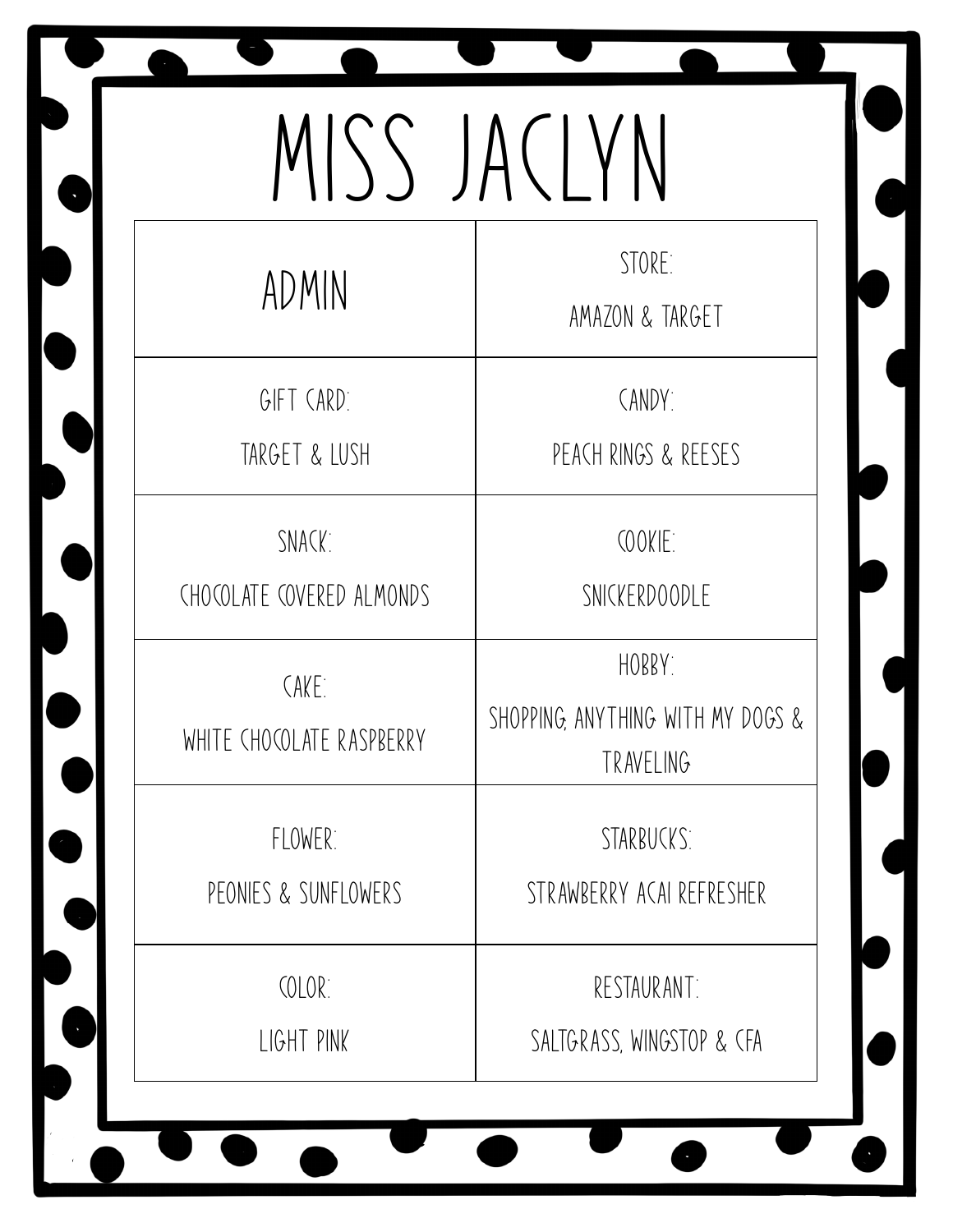## Miss kendall

|                                    | STORE:                                                   |
|------------------------------------|----------------------------------------------------------|
| ADMIN                              | TARGET                                                   |
| GIFT (ARD)                         | CANDY:                                                   |
| TARGET                             | NERD BITES                                               |
| SNACK:                             | COOKIE:                                                  |
| HOT CHEETOS                        | CHOCOLATE CHIP                                           |
| CAKE:                              | HOBBY:                                                   |
| RED VELVET WITH CREAM CHEESE ICING | <b>SHOPPING</b>                                          |
| FLOWER:                            | STARBUCKS:                                               |
| ANY                                | ICED CHAI TEA LATTE WITH OAT MILK &<br>BROWN SUGAR SYRUP |
| COLOR:                             | RESTAURANT:                                              |
| OLIVE GREEN                        | CHIPOTLE                                                 |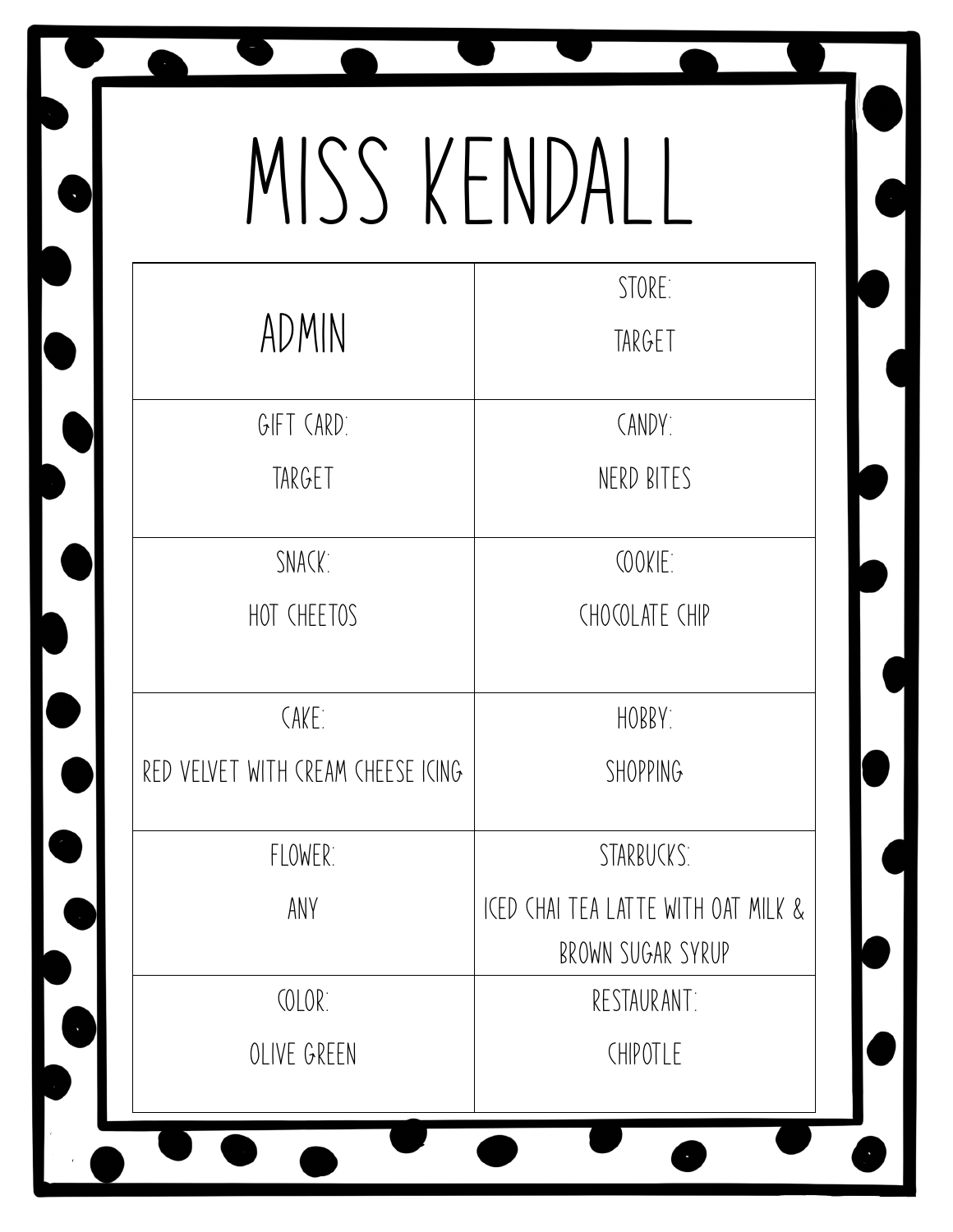#### Miss brandi

| ART/ADMIN                          | STORE:<br>WALMART, HOBBY LOBBY & MICHAELS          |
|------------------------------------|----------------------------------------------------|
| GIFT (ARD.                         | CANDY:                                             |
| AMAZON                             | <b>GUMMY BEARS</b>                                 |
| SNACK:                             | COOKIE:                                            |
| GARDETTO'S                         | OREO'S & CHOCOLATE CHIP                            |
| CAKE:                              | HOBBY:                                             |
| RED VELVET WITH CREAM CHEESE ICING | ART                                                |
| FLOWER:                            | STARBUCKS.                                         |
| SUNFLOWERS & DAISIES               | JAVA (HIP FRAPPUCCINO OR DRAGON<br>FRUIT REFRESHER |
| COLOR:                             | RESTAURANT:                                        |
| ORANGE, YELLOW & TEAL              | CHILI'S, WHATABURGER & SONIC                       |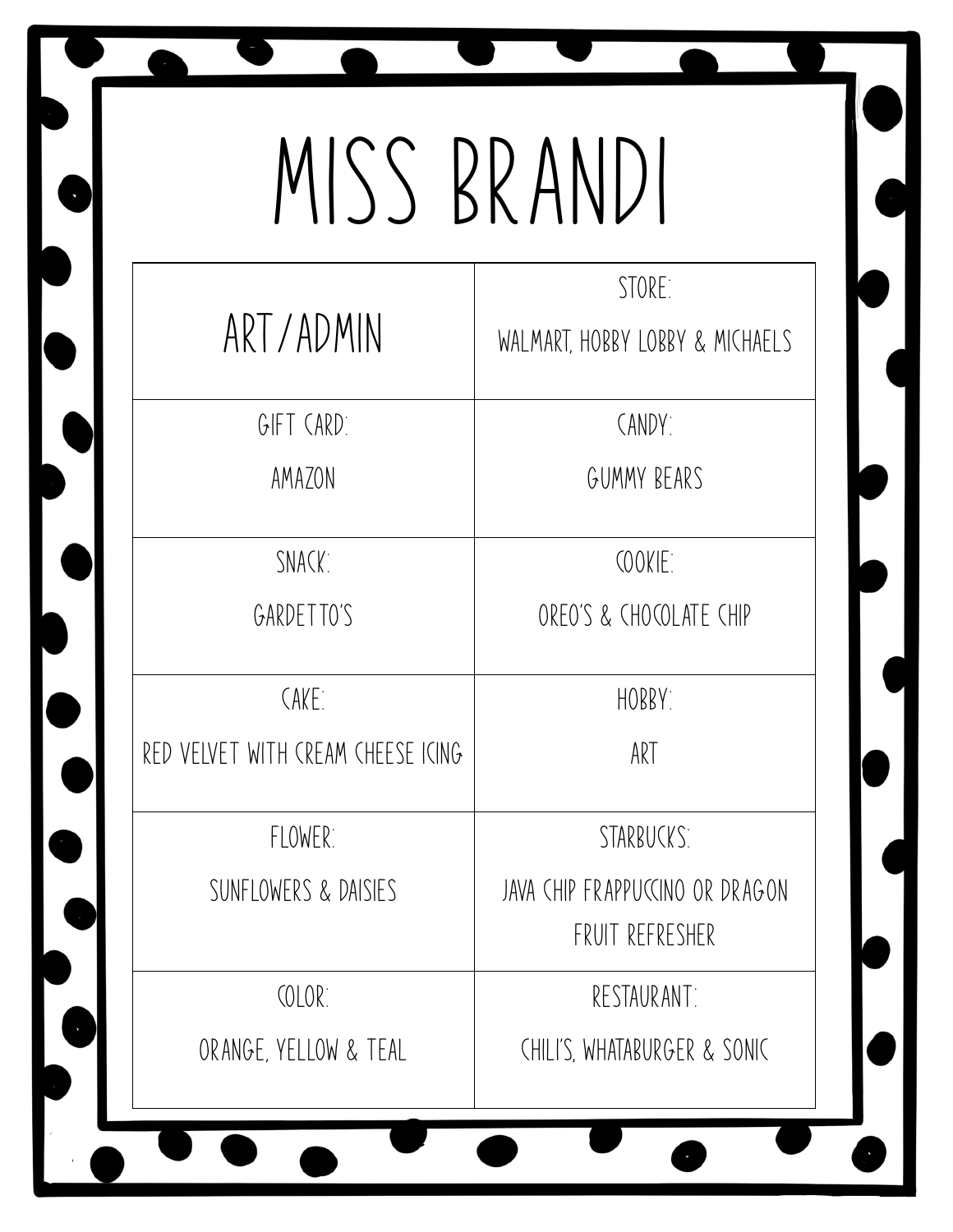# MRS. DANIELLE

|                                   | STORE:                                                    |
|-----------------------------------|-----------------------------------------------------------|
| ADMIN                             | TARGET & HOBBY LOBBY                                      |
| GIFT (ARD)                        | CANDY:                                                    |
| AMAZON                            | NERDS, SKITTLES & TWIX                                    |
| SNACK:                            | COOKIE:                                                   |
| HEB SWEET ONION CHIPS & ONION DIP | SNICKERDOODLE                                             |
| CAKE:                             | HOBBY:                                                    |
| VANILLA                           | <b>COOKING</b>                                            |
| FLOWER:                           | STARBUCKS.                                                |
| SUNFLOWERS & LILIES               | CHAI TEA LATTE WITH TWO SPLENDAS<br>AND VANILLA COLD FOAM |
| COLOR:                            | RESTAURANT:                                               |
| BLUE                              | <b>TEXAS ROADHOUSE</b>                                    |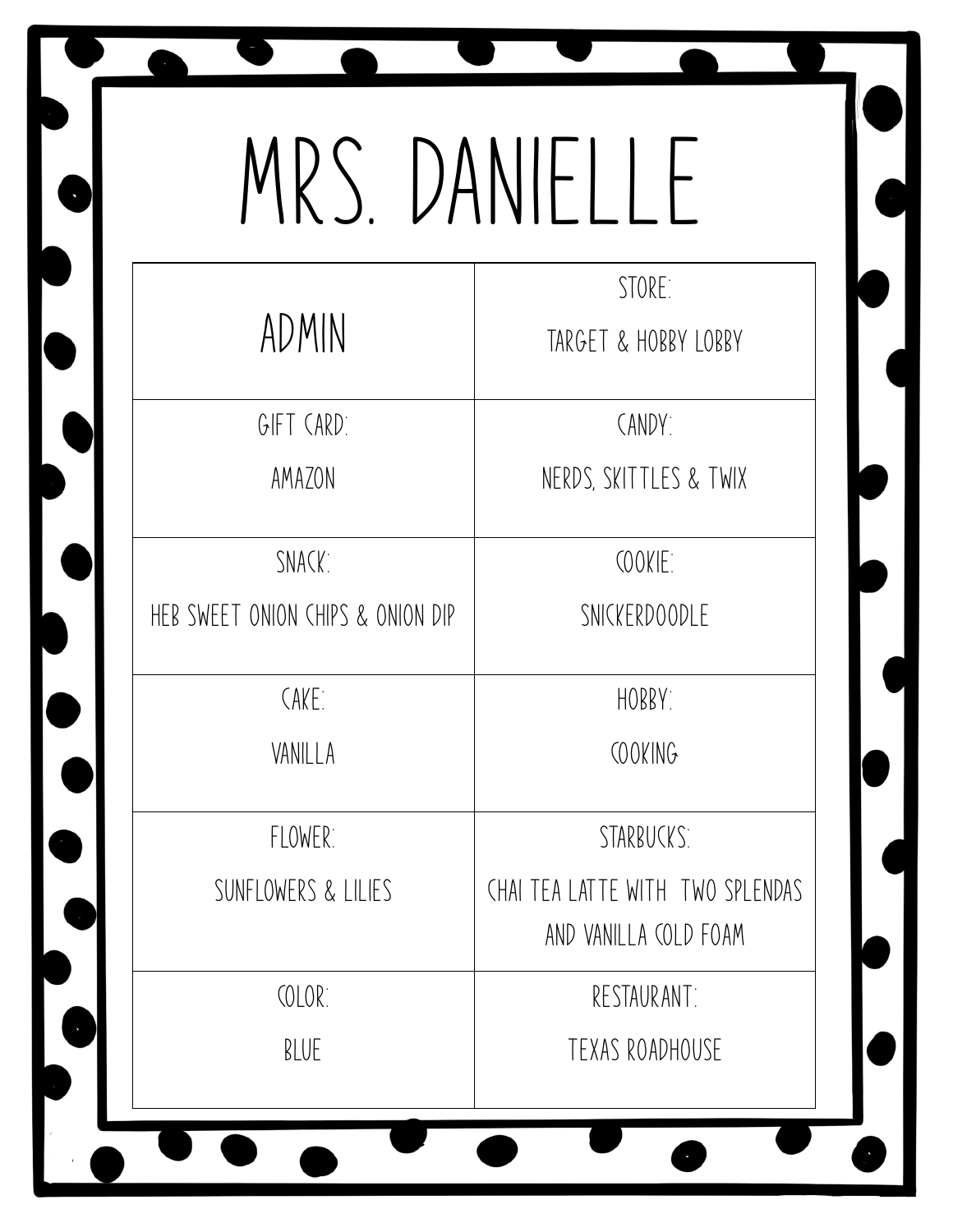# MRS. JUANA

|                        | STORE:                        |
|------------------------|-------------------------------|
| FACILITIES COORDINATOR | <b>MACYS</b>                  |
| GIFT (ARD)             | CANDY:                        |
| BURLINGTON             | SWEET BREAD                   |
| SNACK:                 | COOKIE:                       |
| FRUIT & CHIPS          | OREO                          |
| CAKE:                  | HOBBY:                        |
| <b>CHOCOLATE</b>       | SHOPPING & LISTENING TO MUSIC |
| FLOWER:                | STARBUCKS:                    |
| ROSES                  | MOCHA CAFE                    |
| COLOR:                 | RESTAURANT:                   |
| PINK                   | MAMBO                         |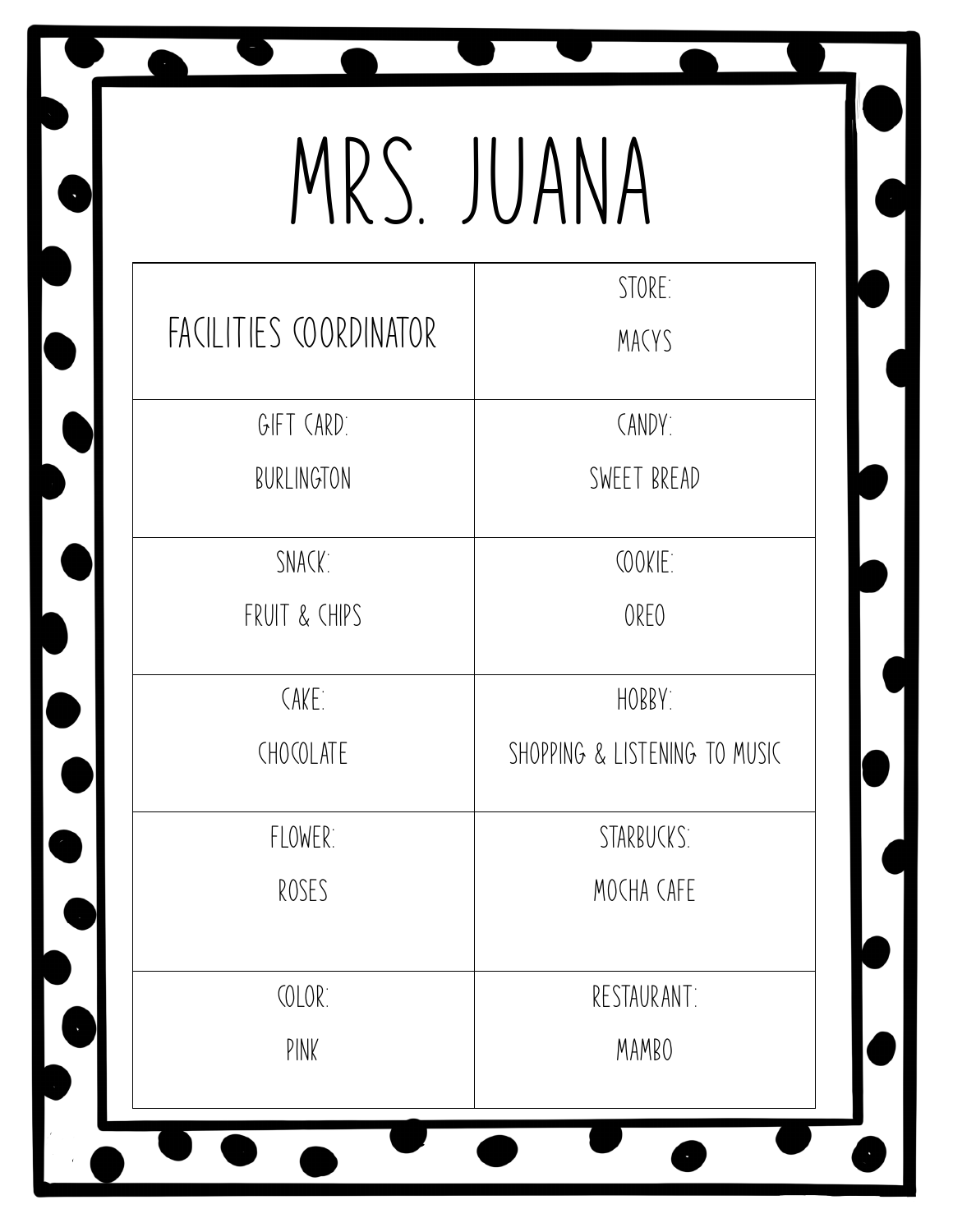# MRS. VICTORIA

|                        | STORE:                    |
|------------------------|---------------------------|
| FACILITIES COORDINATOR | BURLINGTON                |
| GIFT (ARD)             | CANDY:                    |
| BURLINGTON             | MANGO                     |
| SNACK:                 | COOKIE:                   |
| FRUIT                  | OATMEAL                   |
| CAKE:                  | HOBBY:                    |
| VANILLA                | SHOPPING & CLEANING       |
| FLOWER:                | STARBUCKS:                |
| ROSES & SUNFLOWERS     | STRAWBERRY & CREAM FRAPPE |
| COLOR:                 | RESTAURANT:               |
| RED                    | OSTIONERIA MICHOACAN      |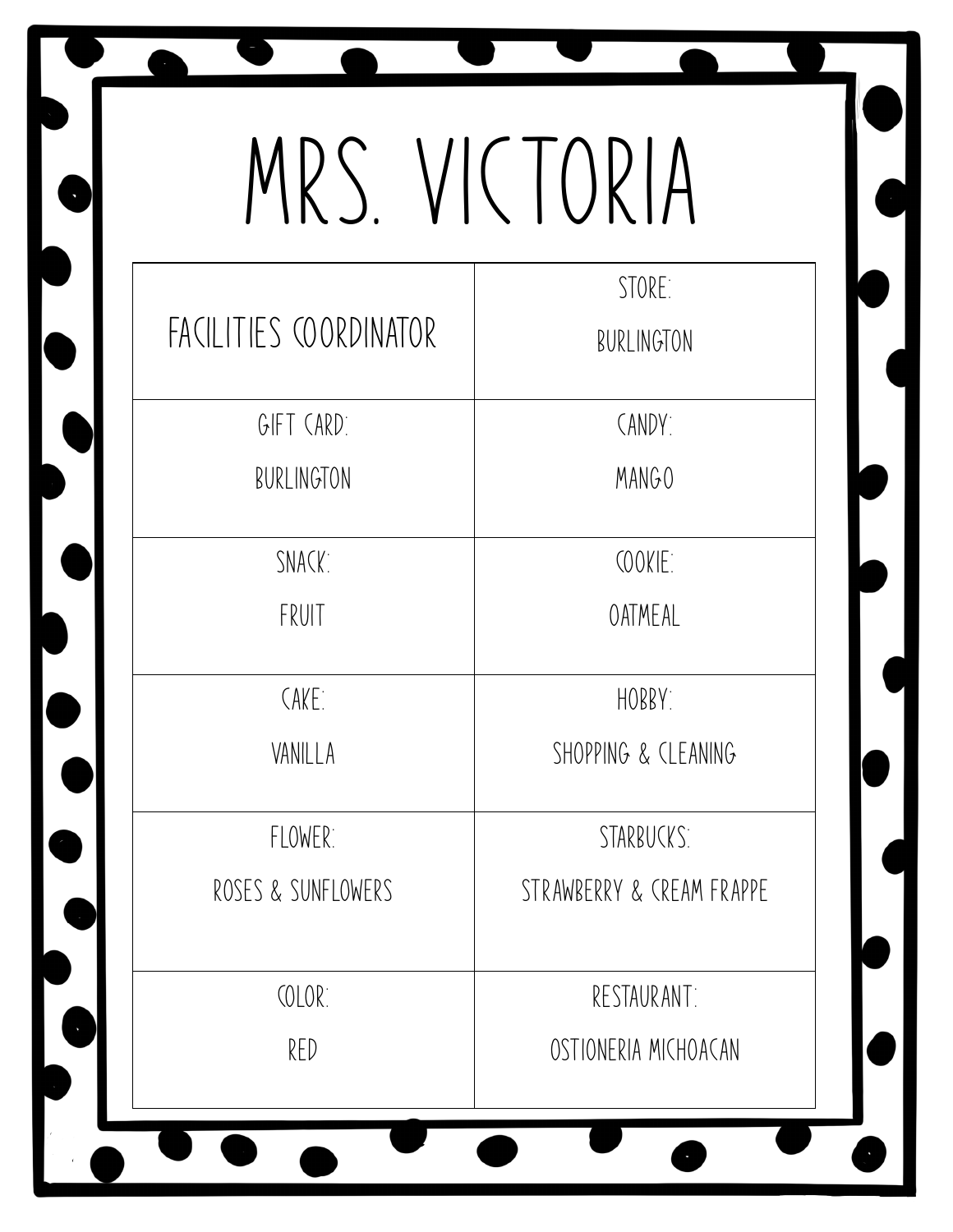### MRS. LINET

|             | STORE:                |
|-------------|-----------------------|
| TEACHER     | BANANA REPUBLIC       |
| GIFT (ARD)  | CANDY:                |
| TARGET      | OREOS                 |
| SNACK:      | COOKIE:               |
| APPLES      | CHOCOLATE CHIP        |
| CAKE:       | HOBBY:                |
| CARROT CAKE | <b>COOKING</b>        |
| FLOWER:     | STARBUCKS:            |
| ROSES       | VANILLA LATTE         |
| COLOR:      | RESTAURANT:           |
| BLUE        | LONG HORN STEAK HOUSE |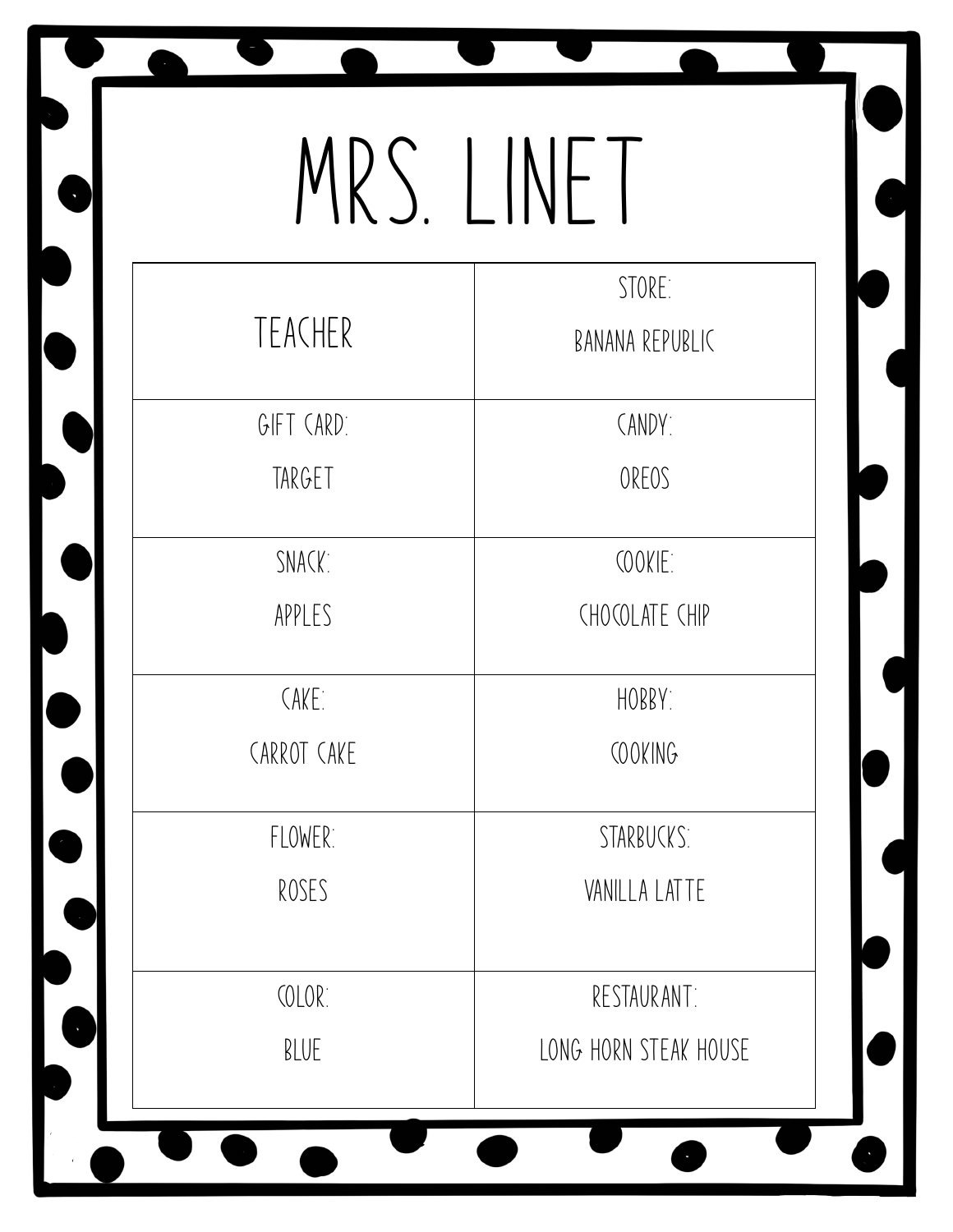#### Miss reba

|                              | STORE:                        |
|------------------------------|-------------------------------|
| TEACHER                      | HOBBY LOBBY, ROSS & WALMART   |
| GIFT (ARD.                   | CANDY:                        |
| ANY                          | GUMMIES & CHOCOLATE           |
| SNACK:                       | COOKIE:                       |
| BANANA CHIPS, POPCORN, JERKY | CHOCOLATE CHIP & GOLDEN OREOS |
| CAKE:                        | HOBBY:                        |
| RED VELVET & VANILLA         | HIKING, TRAVELING & PUZZLES   |
| FLOWER:                      | STARBUCKS.                    |
| ANY                          | HOT CHOCOLATE                 |
| COLOR:                       | RESTAURANT:                   |
| PURPLE, BLACK & MINT         | I LOVE ALL FOOD               |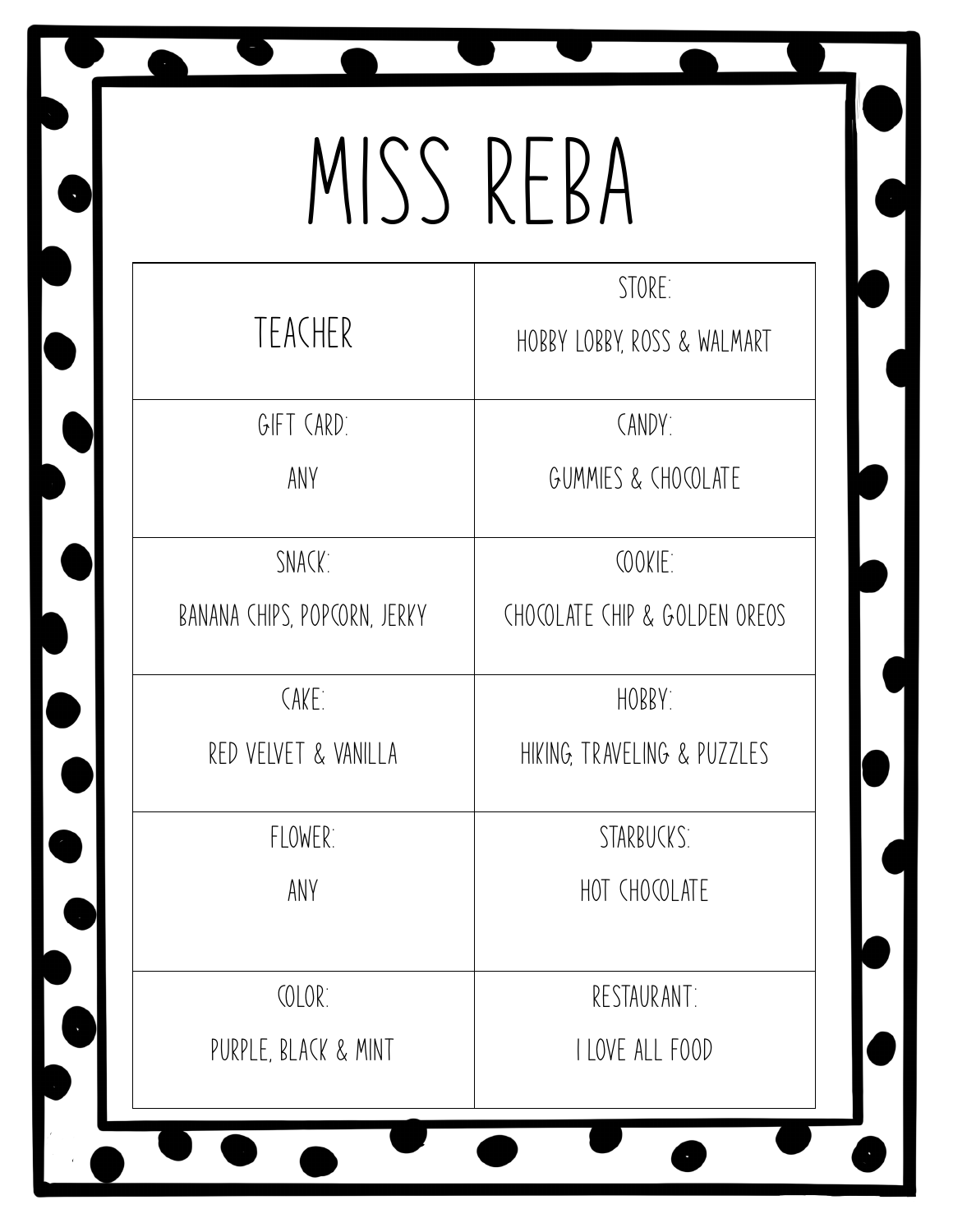| MISS DANI                  |                                  |  |
|----------------------------|----------------------------------|--|
|                            | STORE:                           |  |
| TEACHER                    | TARGET                           |  |
| GIFT (ARD)                 | CANDY:                           |  |
| VISA GIFT CARDS OR TARGET  | MILKY WAY                        |  |
| SNACK:                     | COOKIE:                          |  |
| HOT CHEETOS OR HOT FUNYUNS | CHOCOLATE CHIP CHUNK             |  |
| CAKE:                      | HOBBY:                           |  |
| CHEESECAKE                 | READING                          |  |
| FLOWER:                    | STARBUCKS:                       |  |
| ORCHIDS                    | MOCHA COOKIE CRUMBLE FRAPPUCCINO |  |
| COLOR:                     | RESTAURANT:                      |  |
| PURPLE                     | CHEDDARS                         |  |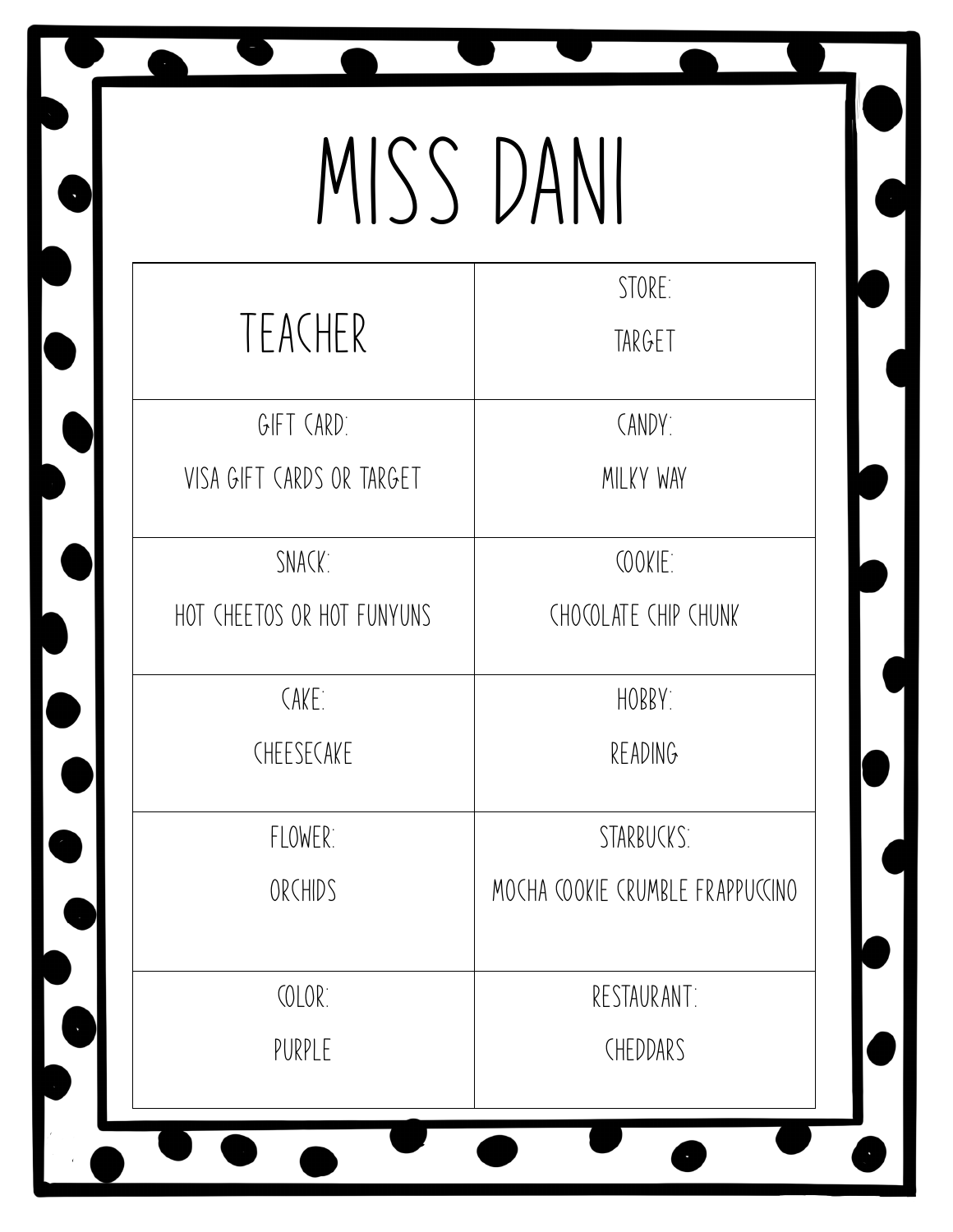### Miss jessica

|                                    | STORE:                                                    |
|------------------------------------|-----------------------------------------------------------|
| TEACHER                            | WALMART                                                   |
| GIFT (ARD)                         | CANDY:                                                    |
| AMAZON                             | <b>CHOCOLATE</b>                                          |
| SNACK:                             | COOKIE:                                                   |
| POPCORN & GOLDFISH                 | <b>CHOCOLATE CHIP</b>                                     |
| CAKE:                              | HOBBY:                                                    |
| RED VELVET WITH CREAM CHEESE ICING | <b>OUTDOORS</b>                                           |
| FLOWER:                            | STARBUCKS.                                                |
| SUNFLOWERS                         | UNSWEET GREEN TEA OR ICED WHITE<br><b>CHOCOLATE MOCHA</b> |
| COLOR:                             | RESTAURANT:                                               |
| PURPLE                             | APPLE BEES                                                |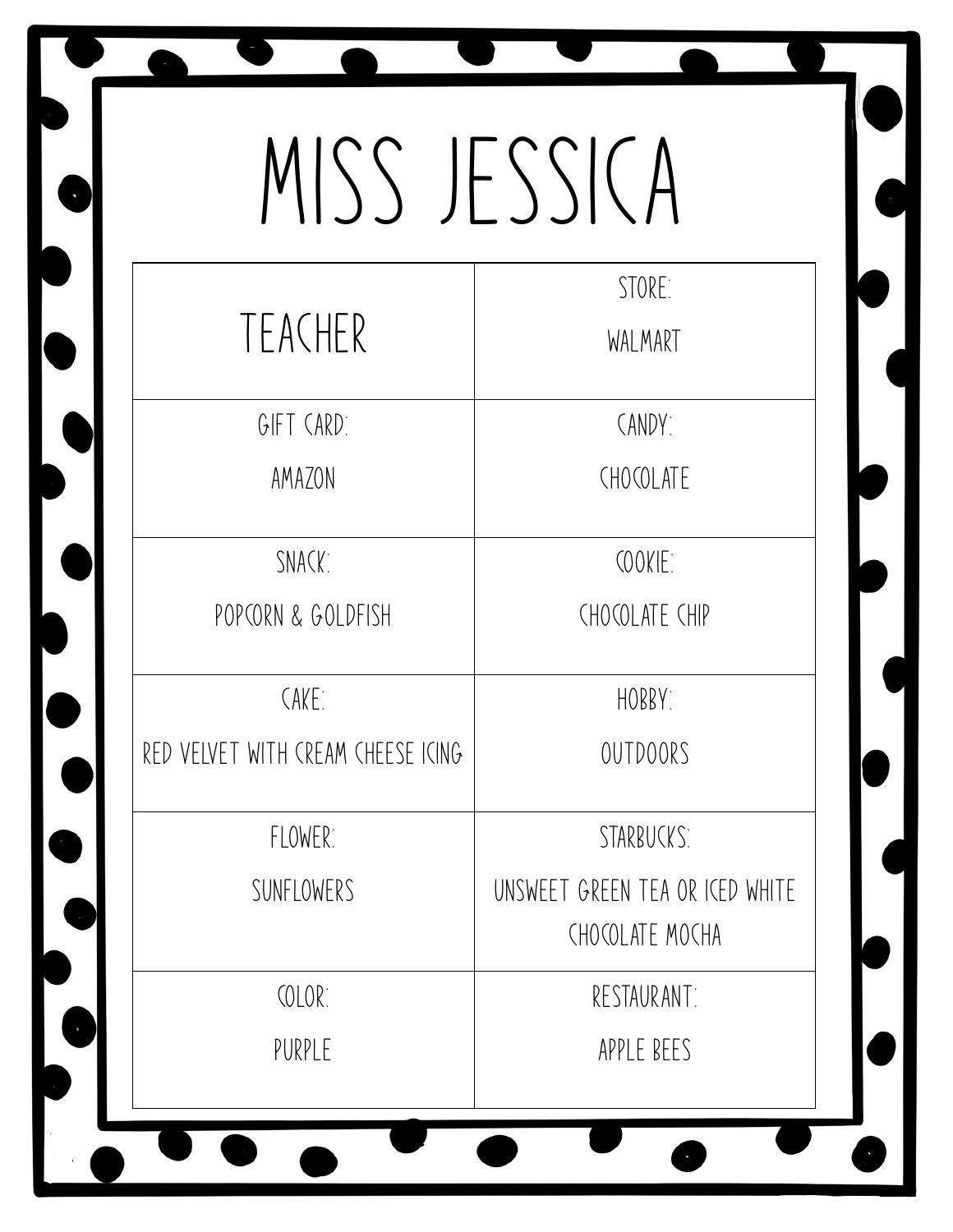## MRS, ASHLEY

|                      | STORE:                 |
|----------------------|------------------------|
| TEACHER              | TARGET & WALMART       |
| GIFT (ARD)           | CANDY:                 |
| AMAZON               | <b>CHOCOLATE</b>       |
| SNACK:               | COOKIE:                |
| NACHO CHEESE DORITOS | ANY                    |
| CAKE:                | HOBBY:                 |
| ANY                  | GARDENING              |
| FLOWER:              | STARBUCKS:             |
| SUCCULENTS & CACTUS  | ICED CARAMEL MACCHIATO |
| COLOR:               | RESTAURANT:            |
| BLACK                | ANY! I LOVE FOOD       |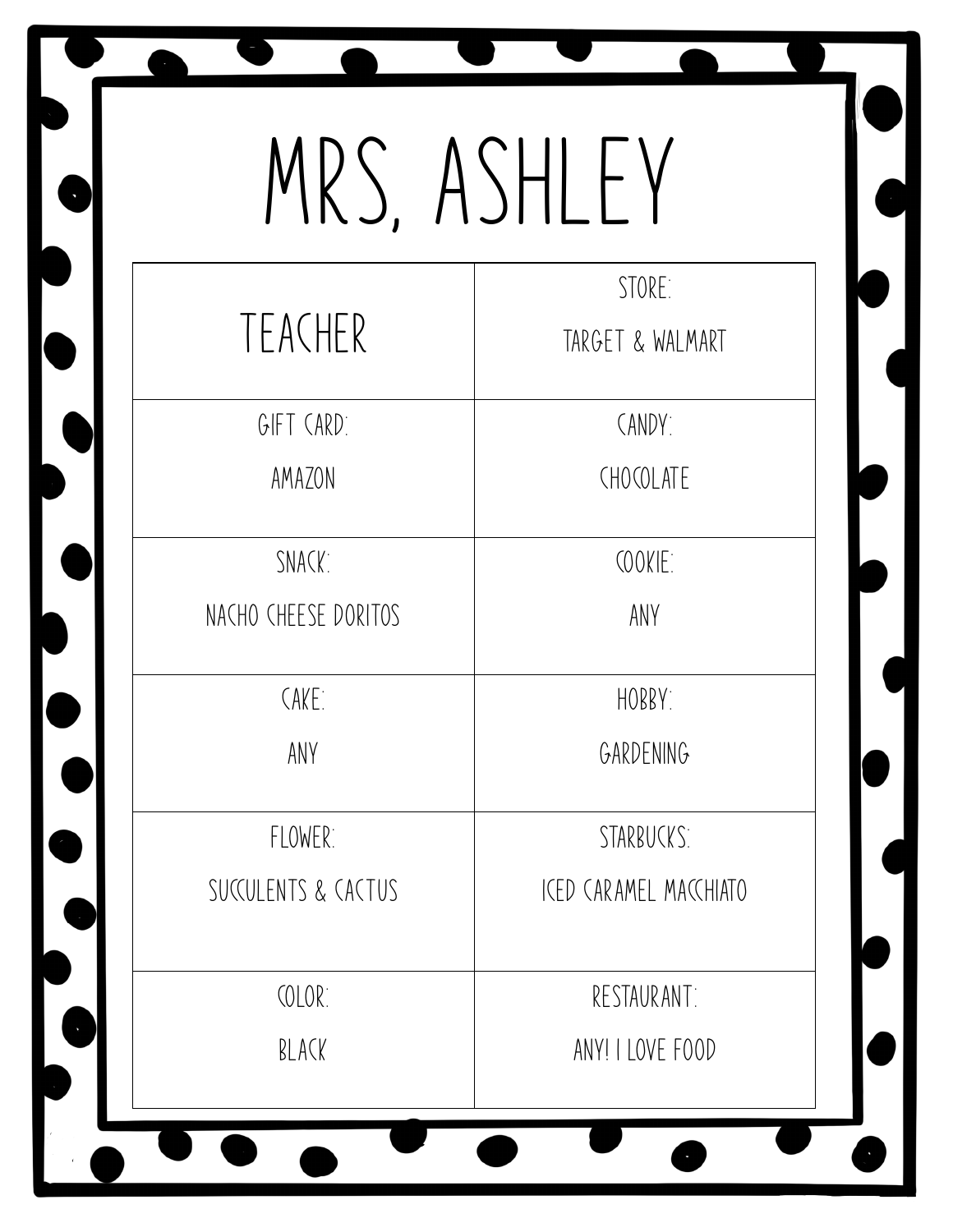### MRS. DORIA

|                  | STORE:                |
|------------------|-----------------------|
| EXPEDITOR        | TARGET                |
| GIFT (ARD)       | CANDY:                |
| TARGET           | CARAMEL               |
| SNACK:           | COOKIE:               |
| CHIPS & DIP      | CHOCOLATE CHIP        |
| CAKE:            | HOBBY:                |
| <b>CHOCOLATE</b> | GARDENING             |
| FLOWER:          | STARBUCKS:            |
| DAISY            | WHITE CHOCOLATE MOCHA |
| COLOR:           | RESTAURANT:           |
| PERIWINKLE       | TEX-MEX               |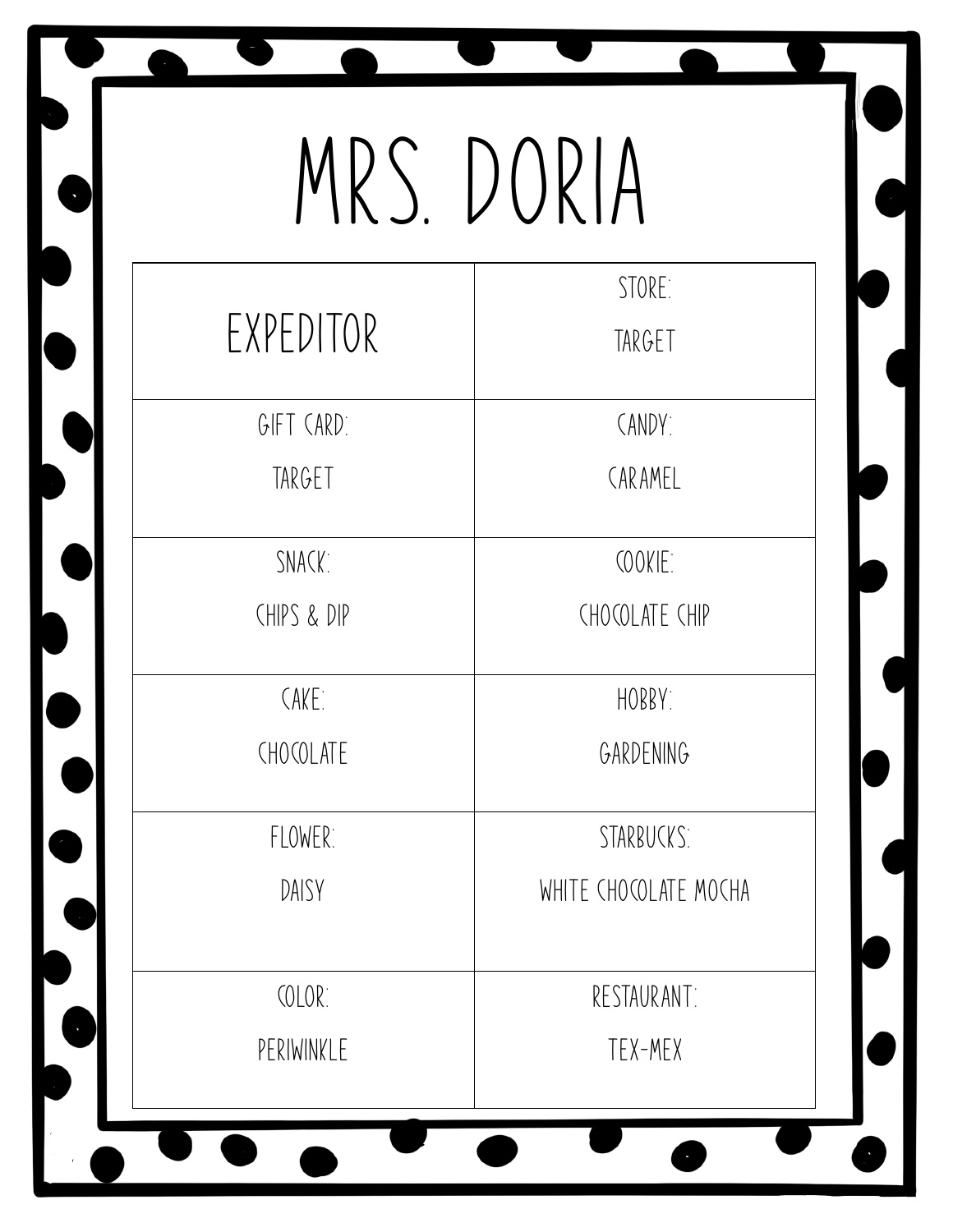# MISS CATHERINE

|             | STORE:                                                   |
|-------------|----------------------------------------------------------|
| TEACHER     | TARGET                                                   |
| GIFT (ARD.  | CANDY:                                                   |
| AMAZON      | STARBURST                                                |
| SNACK:      | COOKIE:                                                  |
| GOLDFISH    | CHOCOLATE CHIP                                           |
| CAKE:       | HOBBY:                                                   |
| MARBLE      | SHOPPING                                                 |
| FLOWER:     | STARBUCKS:                                               |
| HYDRANGEA   | DOUBLE CHOCOLATE CHIP FRAPPE WITH<br><b>COCONUT MILK</b> |
| COLOR:      | RESTAURANT:                                              |
| PINK & BLUE | BULLRITOS & CHICKFILA                                    |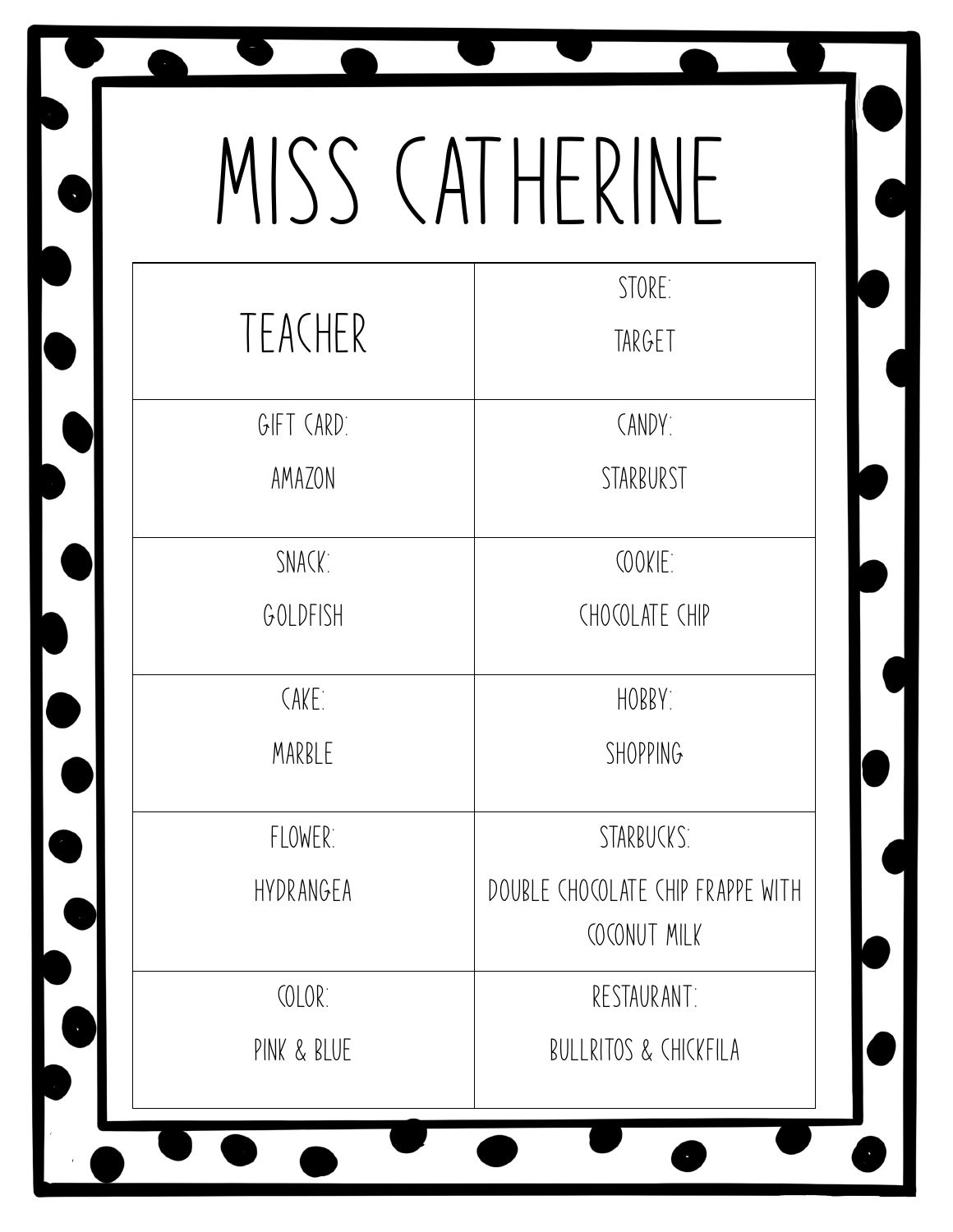| MISS KAYLA   |                       |  |
|--------------|-----------------------|--|
|              | STORE:                |  |
| TEACHER      | TARGET                |  |
| GIFT (ARD)   | CANDY:                |  |
| TARGET       | STARBURSTS            |  |
| SNACK:       | COOKIE:               |  |
| <b>CHIPS</b> | SUGAR                 |  |
| CAKE:        | HOBBY:                |  |
| STRAWBERRY   | WATCHING TV           |  |
| FLOWER:      | STARBUCKS:            |  |
| DAISY        | CARAMEL BRULEE FRAPPE |  |
| COLOR:       | RESTAURANT:           |  |
| PURPLE       | OLIVE GARDEN          |  |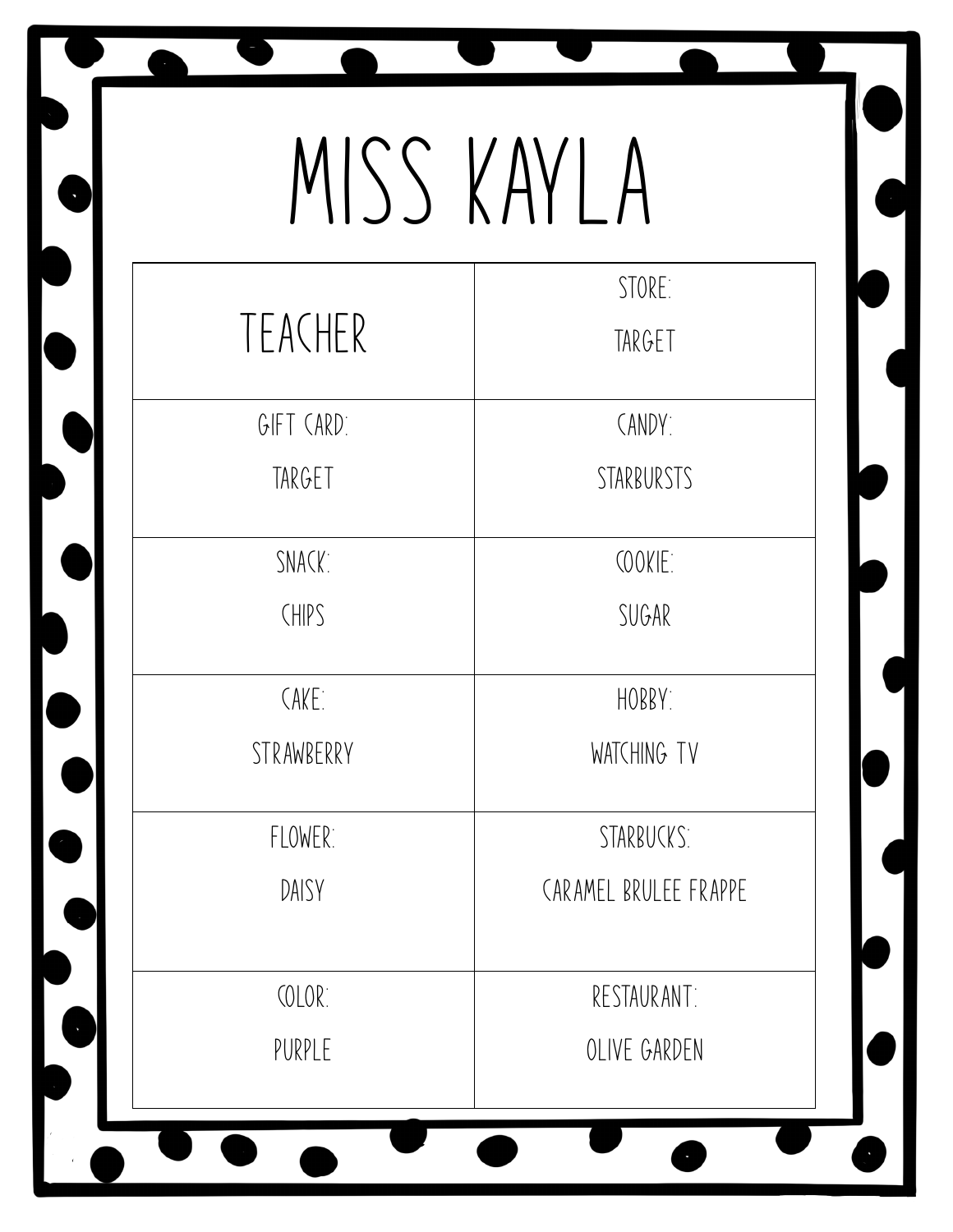#### MISS MAGGIE

|               | STORE:                              |
|---------------|-------------------------------------|
| TEACHER       | JAMES AVERY, MARSHALLS, HOBBY LOBBY |
| GIFT (ARD)    | CANDY:                              |
| STARBUCKS     | REESE'S CUPS                        |
| SNACK:        | COOKIE:                             |
| LIMON CHIPS   | MACADAMIA NUT                       |
| CAKE:         | HOBBY:                              |
| BIRTHDAY CAKE | PHOTOGRAPHY                         |
| FLOWER:       | STARBUCKS:                          |
| SUNFLOWER     | PINK DRINK WITH COLD FOAM           |
| COLOR:        | RESTAURANT:                         |
| PINK          | CFA, CANES & STARBUCKS              |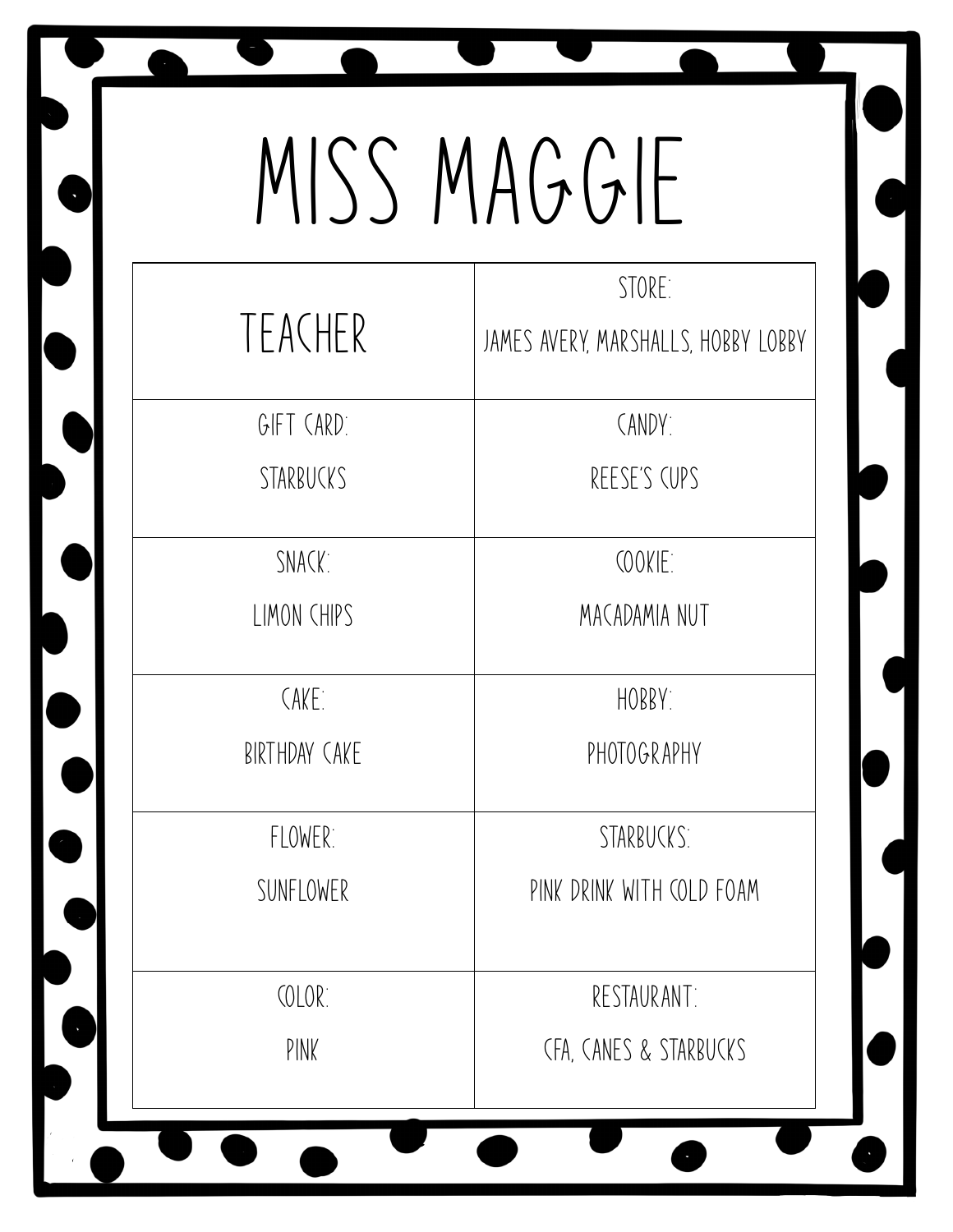## MISS ELIZABETH

|                               | STORE:                                    |
|-------------------------------|-------------------------------------------|
| TEACHER                       | TARGET                                    |
| GIFT (ARD)                    | CANDY:                                    |
| VISA                          | WATERMELON SOUR PATCH                     |
| SNACK:                        | COOKIE:                                   |
| <b>TOASTY CHEEZE ITS</b>      | MACADAMIA NUT                             |
| CAKE:                         | HOBBY:                                    |
| PINEAPPLE UPSIDE CAKE         | <b>CLEANING ORGANIZING &amp; OUTDOORS</b> |
| FLOWER:                       | STARBUCKS:                                |
| DAISY, ROSES, CARNATIONS      | CARAMEL MACCHIATO                         |
| COLOR:                        | RESTAURANT:                               |
| MUSTARD YELLOW & TIFFANY BLUE | <b>CHEDDARS</b>                           |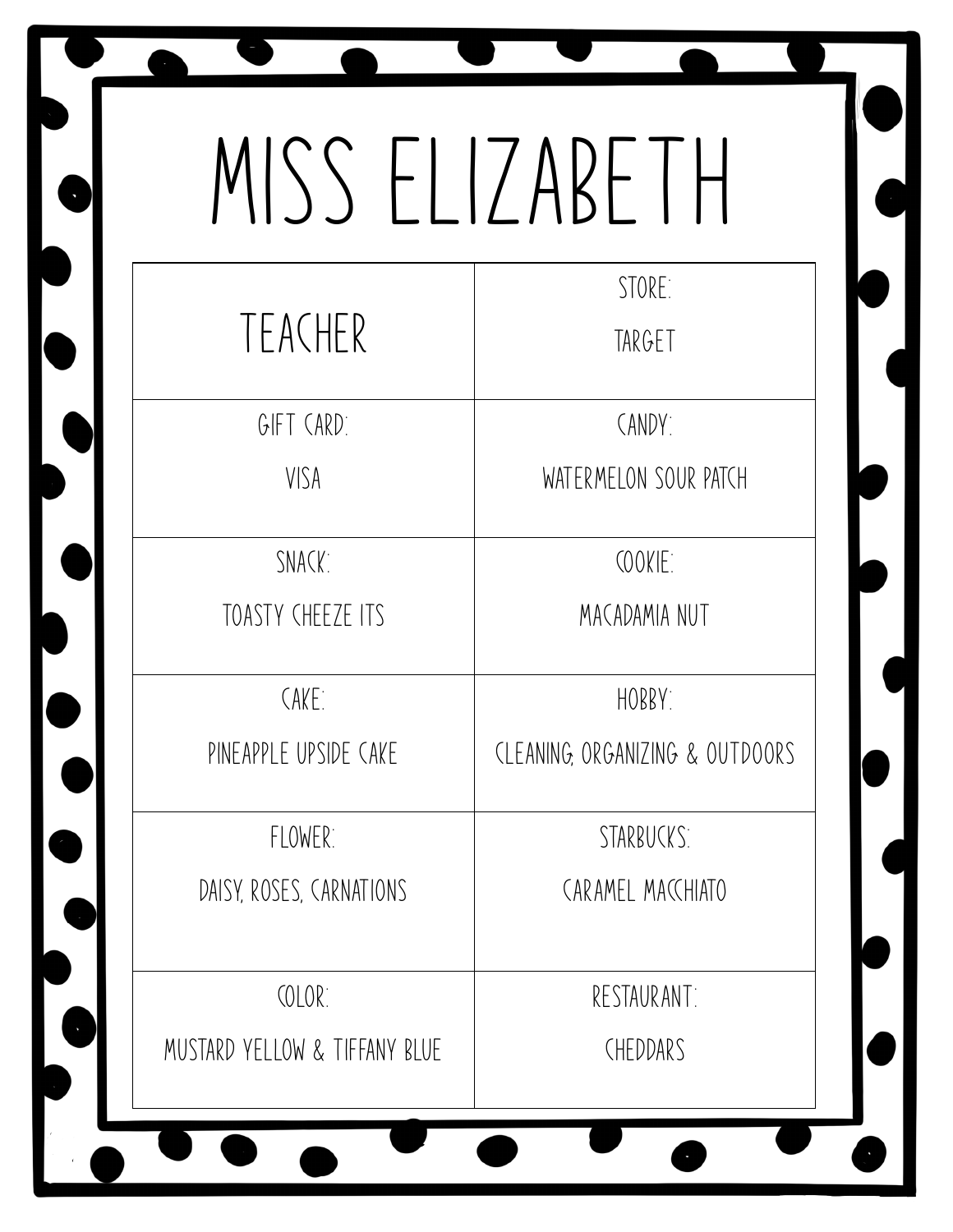## MRS. MARYJANE

|                           | STORE:                                     |
|---------------------------|--------------------------------------------|
| TEACHER                   | TARGET, NIKE & GARAGE                      |
| GIFT (ARD)                | CANDY:                                     |
| STARBUCKS OR TX ROADHOUSE | PINK STARBURSTS & SWEET TARTS              |
| SNACK:                    | COOKIE:                                    |
| CHOCOLATE PRETZELS        | <b>CHOCOLATE CHIP</b>                      |
| CAKE:                     | HOBBY:                                     |
| CARROT CAKE & VANILLA     | SHOPPING, BAKING/COOKING                   |
| FLOWER:                   | STARBUCKS.                                 |
| SUNFLOWERS, ROSES, TULIPS | STRAWBERRY ACAI REFRESHER OR PINK<br>DRINK |
| COLOR:                    | RESTAURANT:                                |
| PINK, BLUE, MELON         | OUTBACK                                    |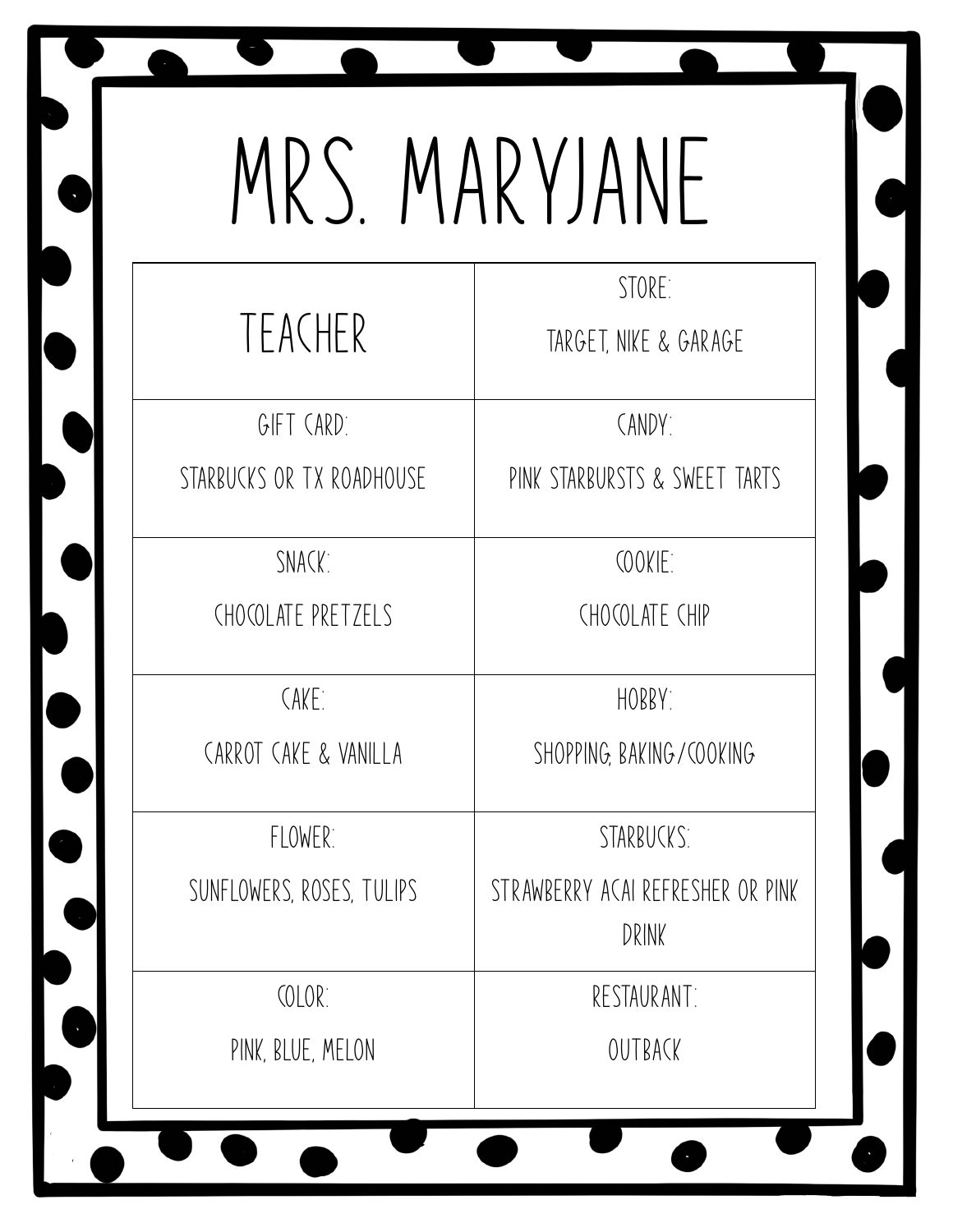| MRS. GINA  |                |
|------------|----------------|
|            | STORE:         |
| TEACHER    | MARSHALLS      |
| GIFT (ARD) | CANDY:         |
| AMAZON     | KIT KAT        |
| SNACK:     | COOKIE:        |
| HOT FRIES  | CHOCOLATE CHIP |
| CAKE:      | HOBBY:         |
| VANILLA    | SHOPPING       |
| FLOWER:    | STARBUCKS:     |
| SUNFLOWERS | PINK DRINK     |
| COLOR      | RESTAURANT:    |
| PINK       | OLIVE GARDEN   |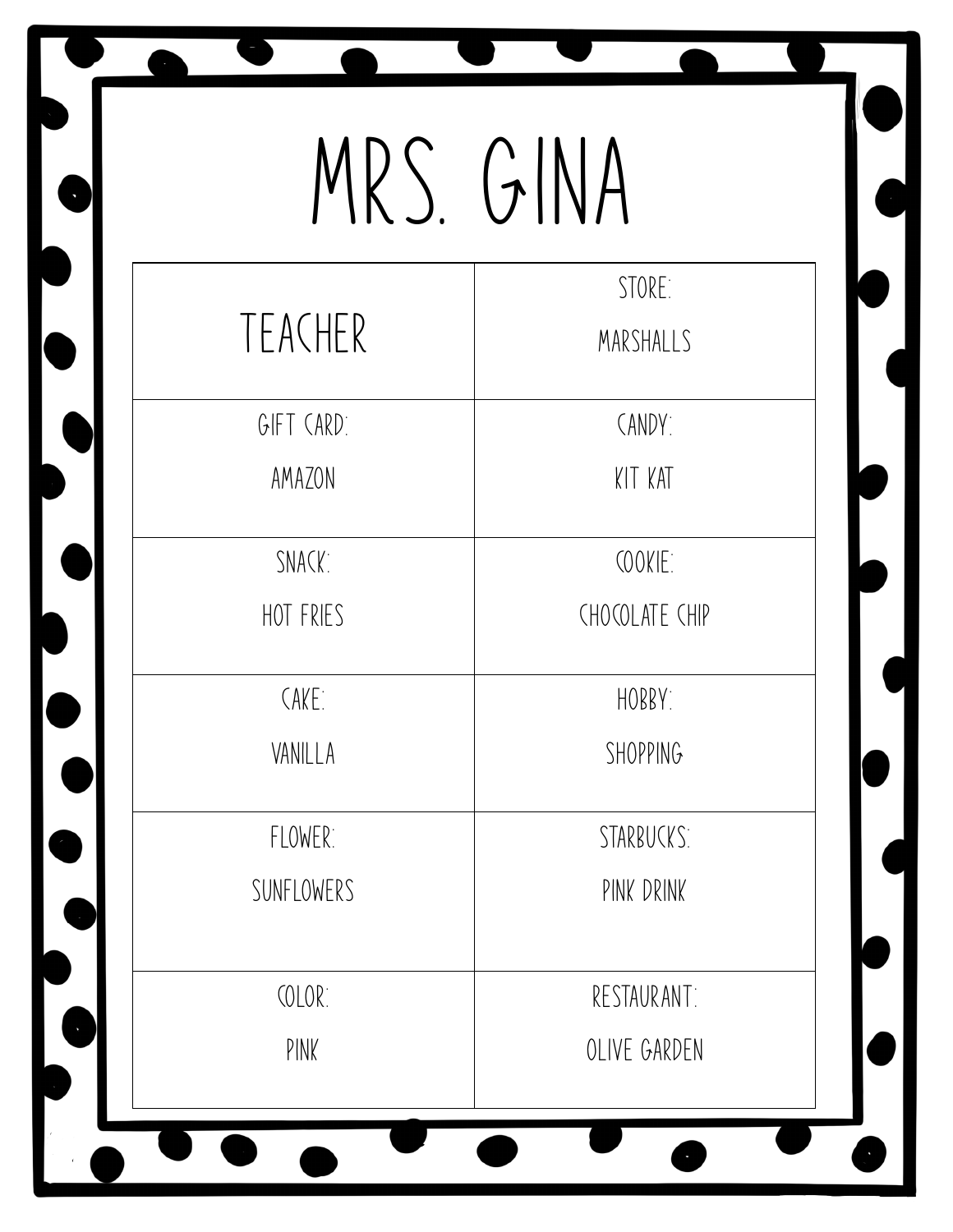# MISS AALYIA

| STORE:                |            |
|-----------------------|------------|
| AMERICAN EAGLE        | TEACHER    |
| CANDY:                | GIFT (ARD) |
| DARK CHOCOLATE        | STARBUCKS  |
| COOKIE:               | SNACK:     |
| CHOCOLATE CHIP        | POPCORN    |
| HOBBY:                | CAKE:      |
| WORKING OUT & SINGING | VANILLA    |
| STARBUCKS:            | FLOWER:    |
| PUMPKIN LOAF          | LAVENDER   |
| RESTAURANT:           | COLOR:     |
| OUTBACK               | BLUE       |
|                       |            |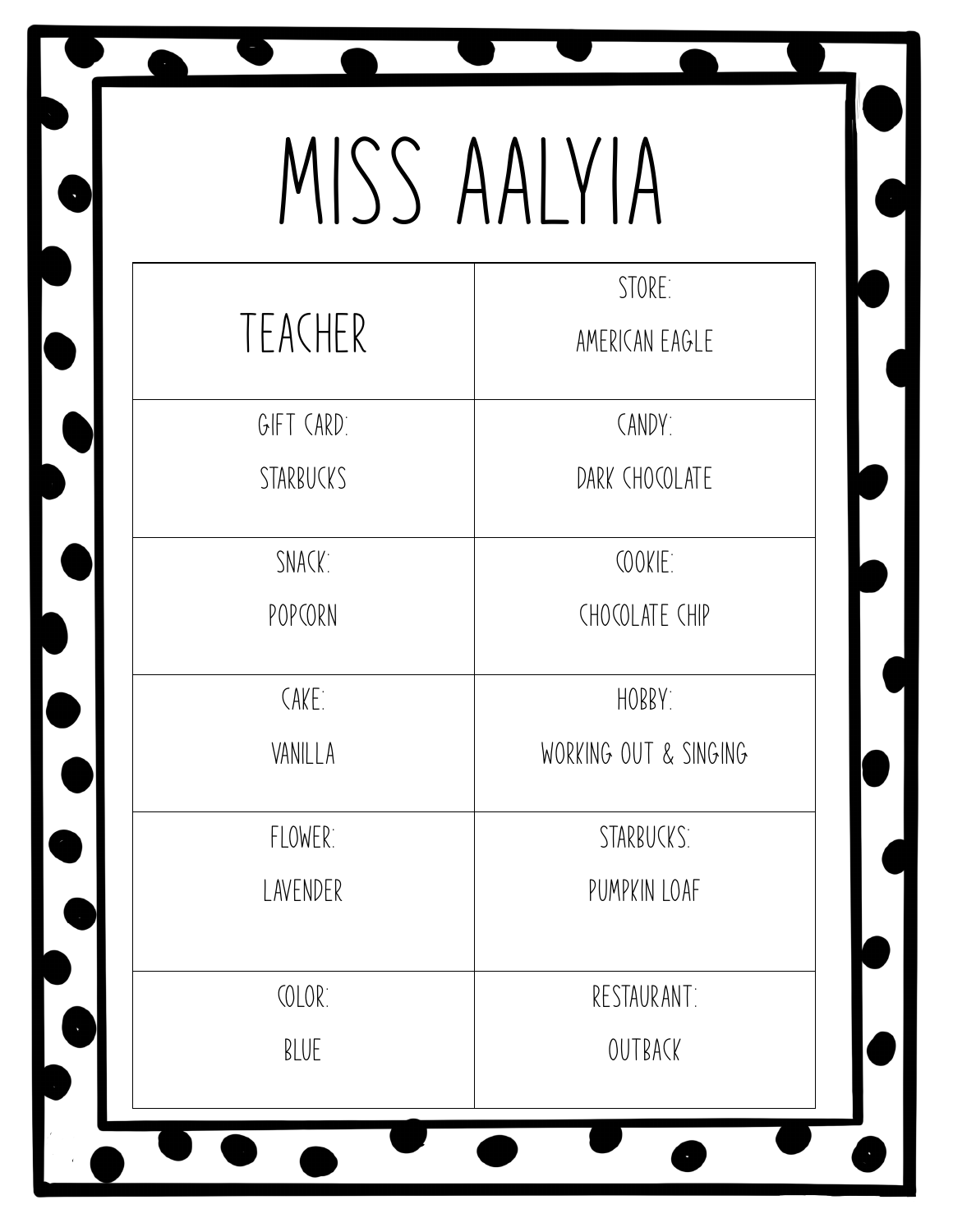### MISS MACIE

|                            | STORE:                     |
|----------------------------|----------------------------|
| TEACHER                    | BUCKLE                     |
| GIFT (ARD)                 | CANDY:                     |
| AMAZON, BUCKLE & VISA      | SOUR PATCH KIDS            |
| SNACK:                     | COOKIE:                    |
| CHOCOLATE COVERED PRETZELS | SUGAR COOKIE               |
| CAKE:                      | HOBBY:                     |
| <b>CHOCOLATE</b>           | OUTDOORS, FISHING, CAMPING |
| FLOWER:                    | STARBUCKS:                 |
| PINK ROSES                 | WHITE CHOCOLATE MOCHA      |
| COLOR:                     | RESTAURANT:                |
| BABY BLUE & LIGHT PINK     | <b>CHILIS</b>              |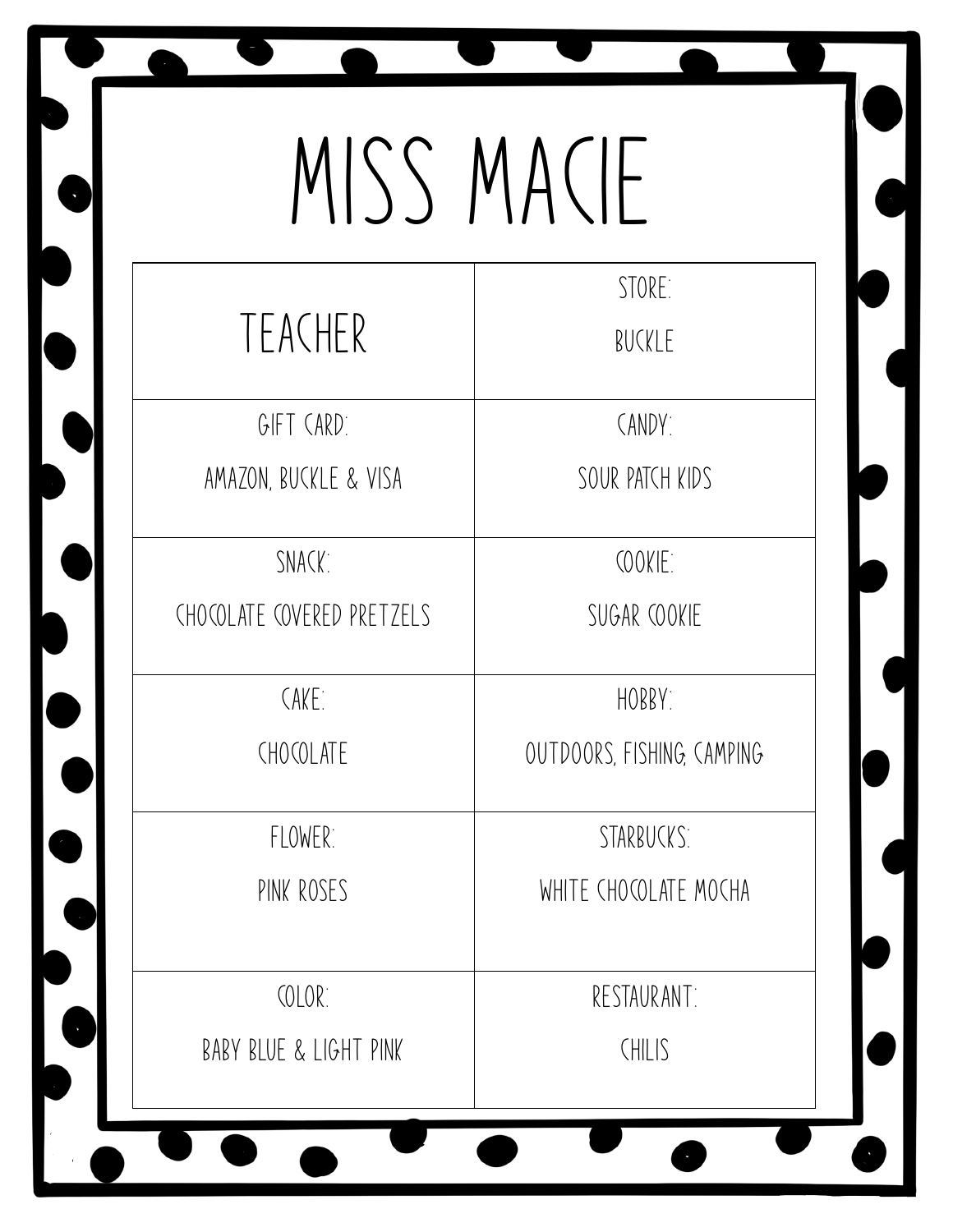|                           | MRS. IVANA                     |
|---------------------------|--------------------------------|
|                           | STORE:                         |
| TEACHER                   | TARGET                         |
| GIFT (ARD)                | CANDY:                         |
| STARBUCKS OR TARGET       | KITKAT                         |
| SNACK:                    | COOKIE:                        |
| HOT CHIPS                 | SUGAR                          |
| CAKE:                     | HOBBY:                         |
| WHITE CHOCOLATE RASPBERRY | SHOPPING                       |
| FLOWER:                   | STARBUCKS:                     |
| TULIPS                    | ICED MATCHA LATTE WITH OATMILK |
| COLOR:                    | RESTAURANT:                    |
| PINK                      | TX ROADHOUSE                   |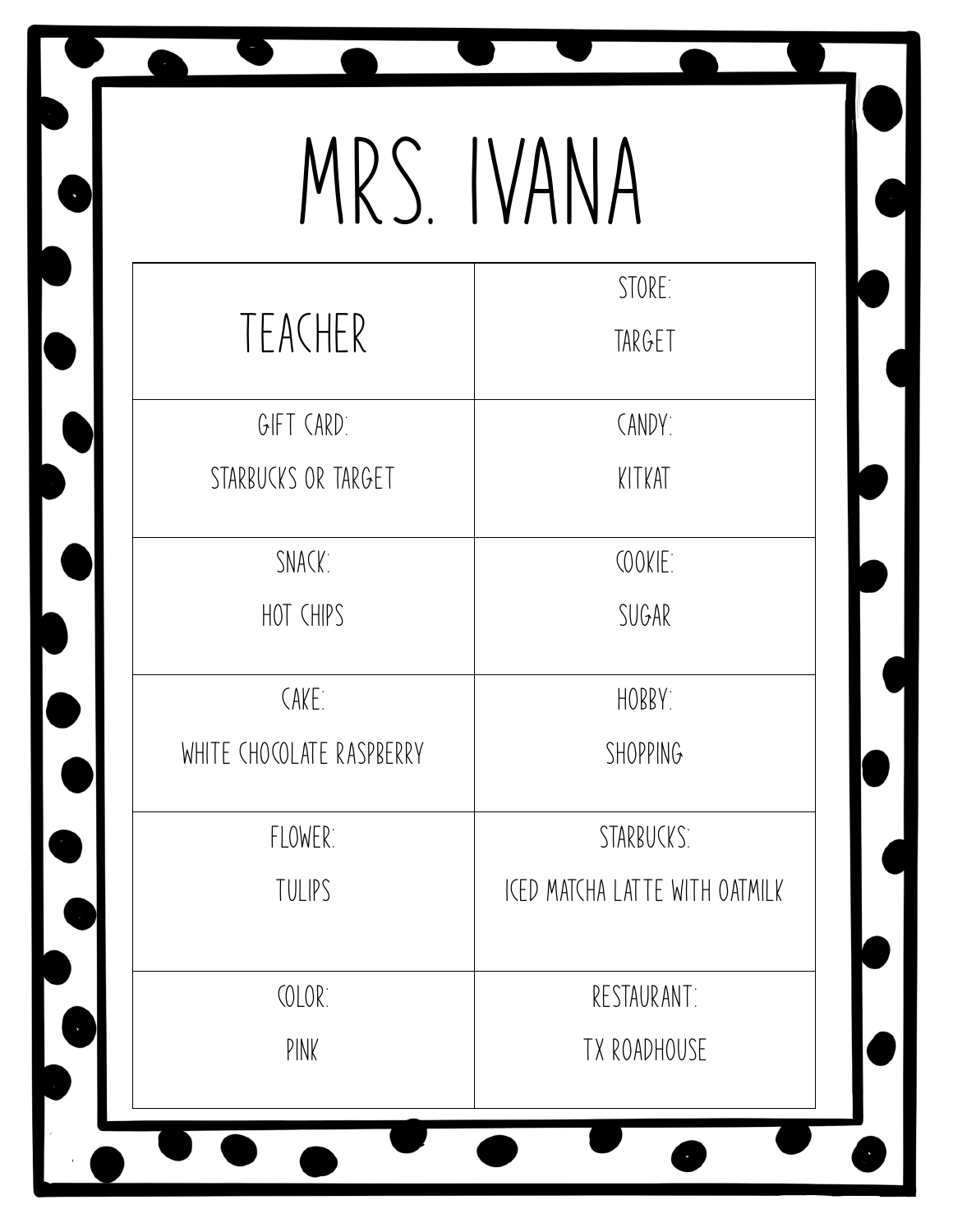# MISS EMMA

|                  | STORE:                                                |
|------------------|-------------------------------------------------------|
| TEACHER          | TARGET                                                |
| GIFT (ARD)       | CANDY:                                                |
| TARGET OR AMAZON | KINDER EGGS                                           |
| SNACK:           | COOKIE:                                               |
| PIZZA GOLDFISH   | <b>CHOCOLATE CHIP</b>                                 |
| CAKE:            | HOBBY:                                                |
| RED VELVET       | <b>COOKING</b>                                        |
| FLOWER:          | STARBUCKS.                                            |
| CARNATIONS       | STRAWBERRY ACAI LEMONADE WITH<br>DRAGON FRUIT BLENDED |
| COLOR:           | RESTAURANT:                                           |
| EMERALD GREEN    | OLIVE GARDEN                                          |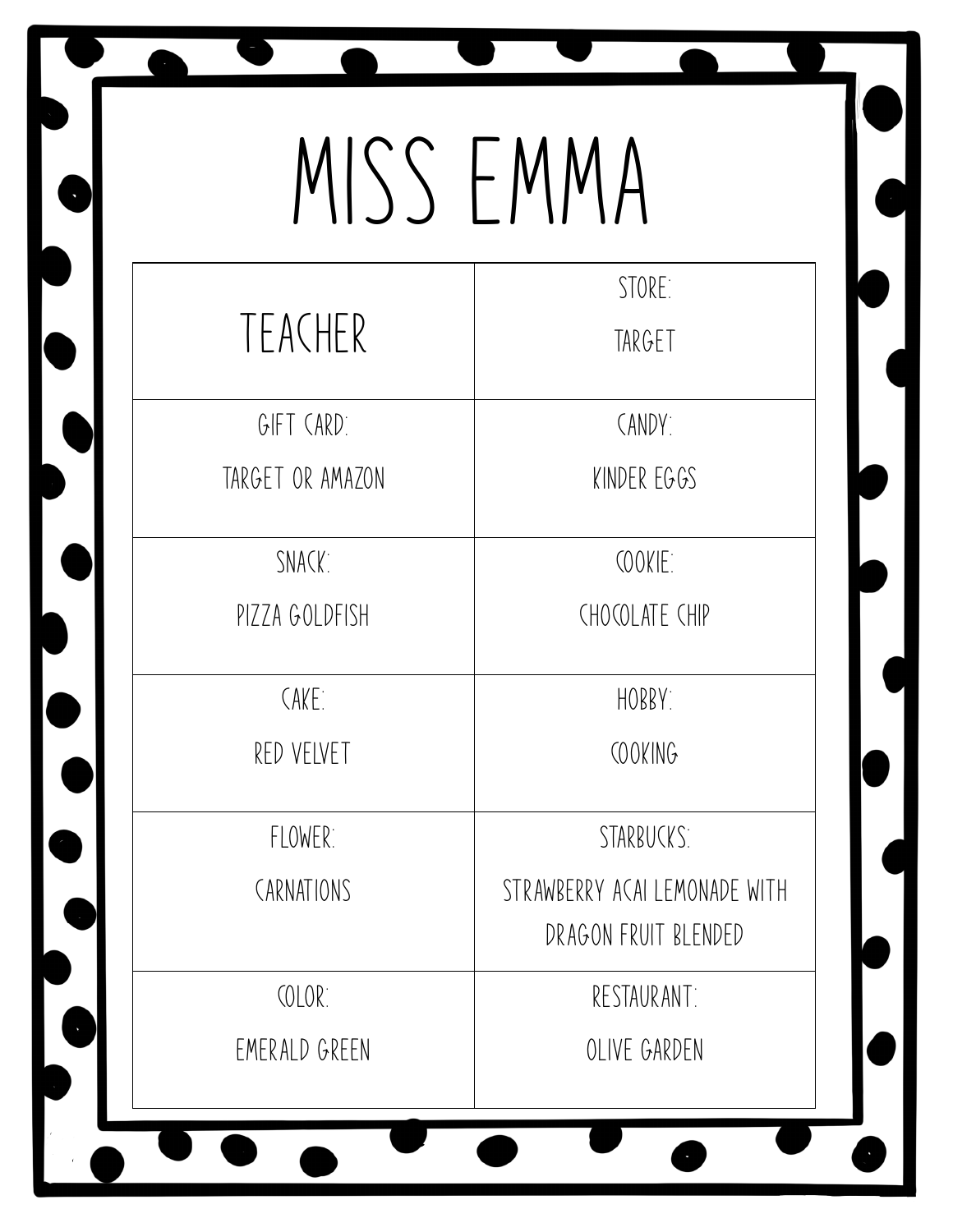# Miss Emily

|                    | STORE:                                               |
|--------------------|------------------------------------------------------|
| TEACHER            | TARGET                                               |
| GIFT (ARD)         | CANDY:                                               |
| TARGET             | SOUR STRAWS                                          |
| SNACK:             | COOKIE:                                              |
| HOT CHEETOS        | OATMEAL RAISIN                                       |
| CAKE:              | HOBBY:                                               |
| TRES LECHES        | SHOPPING, WALKING, NAILS                             |
| FLOWER:            | STARBUCKS:                                           |
| ANYTHING BUT ROSES | VANILLA BEAN WITH LIGHT ICE & EXTRA<br>WHIPPED (REAM |
| COLOR:             | RESTAURANT:                                          |
| PASTEL COLORS      | TEXAS ROADHOUSE & OLIVE GARDEN                       |
|                    |                                                      |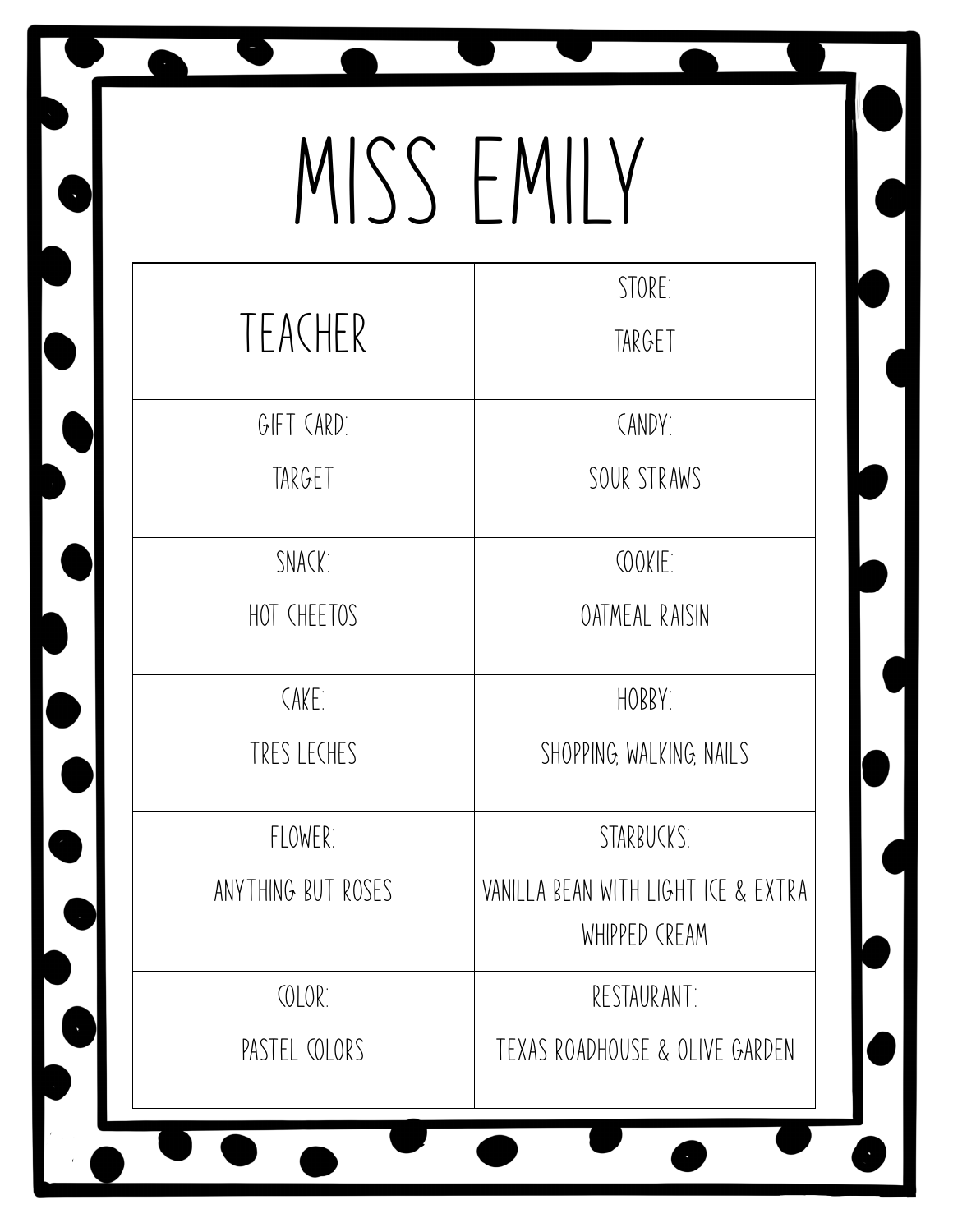## MRS. CHELSEA

|                                    | STORE:                                                        |
|------------------------------------|---------------------------------------------------------------|
| TEACHER                            | HOBBY LOBBY                                                   |
| GIFT (ARD.                         | CANDY:                                                        |
| AMAZON                             | KITKAT                                                        |
| SNACK:                             | COOKIE:                                                       |
| CHOCOLATE COVERED STRAWBERRIES     | SUGAR COOKIES                                                 |
| CAKE:                              | HOBBY:                                                        |
| RED VELVET WITH CREAM CHEESE ICING | <b>COOKING</b>                                                |
| FLOWER:                            | STARBUCKS.                                                    |
| SUNFLOWER & BLUEBONNET             | CARAMEL RIBBON CRUNCH FRAPPE OR<br>COLD BREW WITH HEAVY CREAM |
| COLOR:                             | RESTAURANT:                                                   |
| TURQUOISE, PINK OR BLACK           | TX ROADHOUSE                                                  |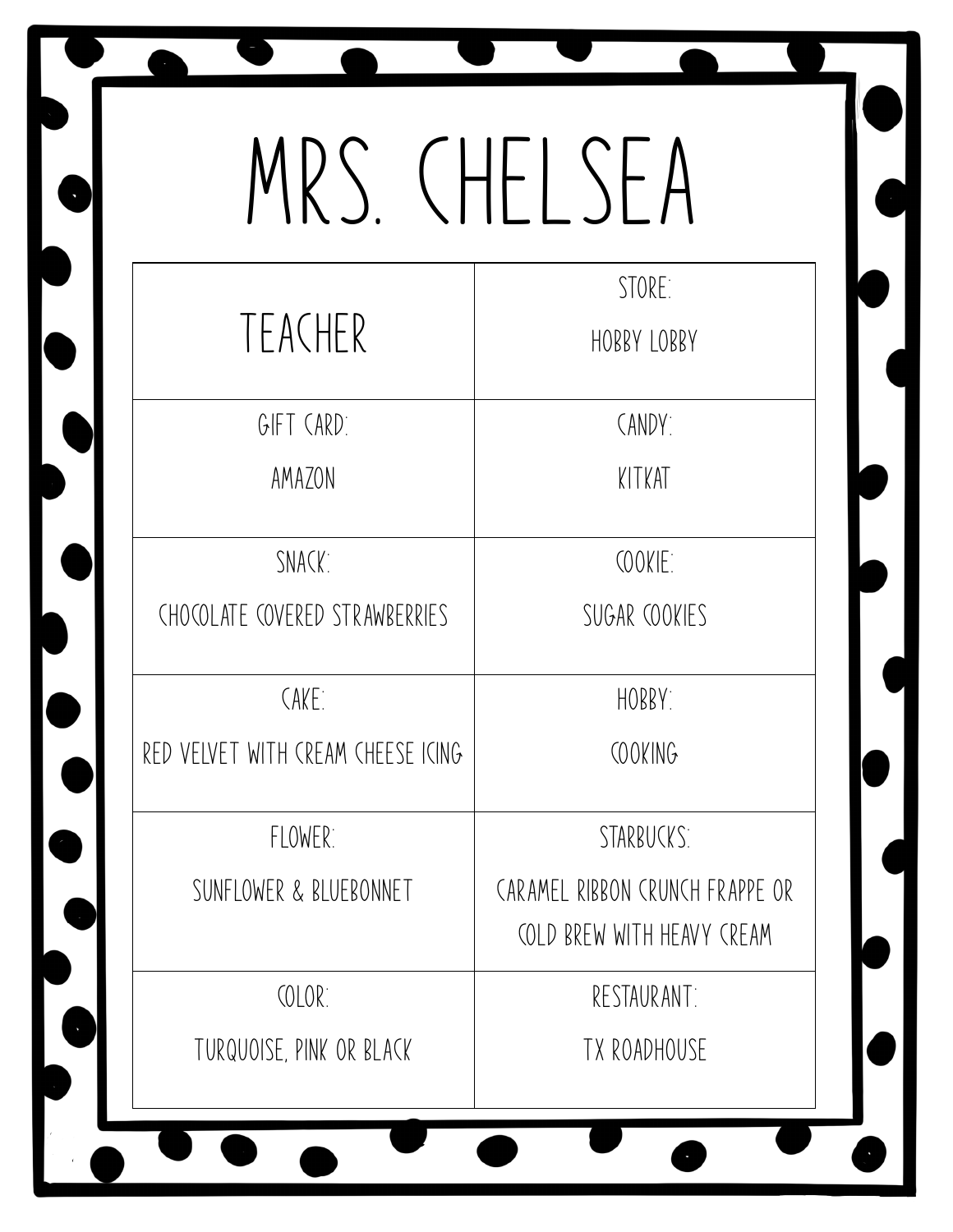# Miss mirabel

|                                | STORE:                          |
|--------------------------------|---------------------------------|
| TEACHER                        | FOREVER TWENTY-ONE              |
| GIFT (ARD)                     | CANDY:                          |
| VISA                           | KIT KAT                         |
| SNACK:                         | COOKIE:                         |
| CHOCOLATE COVERED STRAWBERRIES | CHOCOLATE CHIP OR MACADAMIA NUT |
| CAKE:                          | HOBBY:                          |
| <b>CHEESECAKE</b>              | YOGA                            |
| FLOWER:                        | STARBUCKS.                      |
| ROSES                          | <b>CHAI TEA LATTE</b>           |
| COLOR:                         | RESTAURANT:                     |
| YELLOW                         | <b>CHEESECAKE FACTORY</b>       |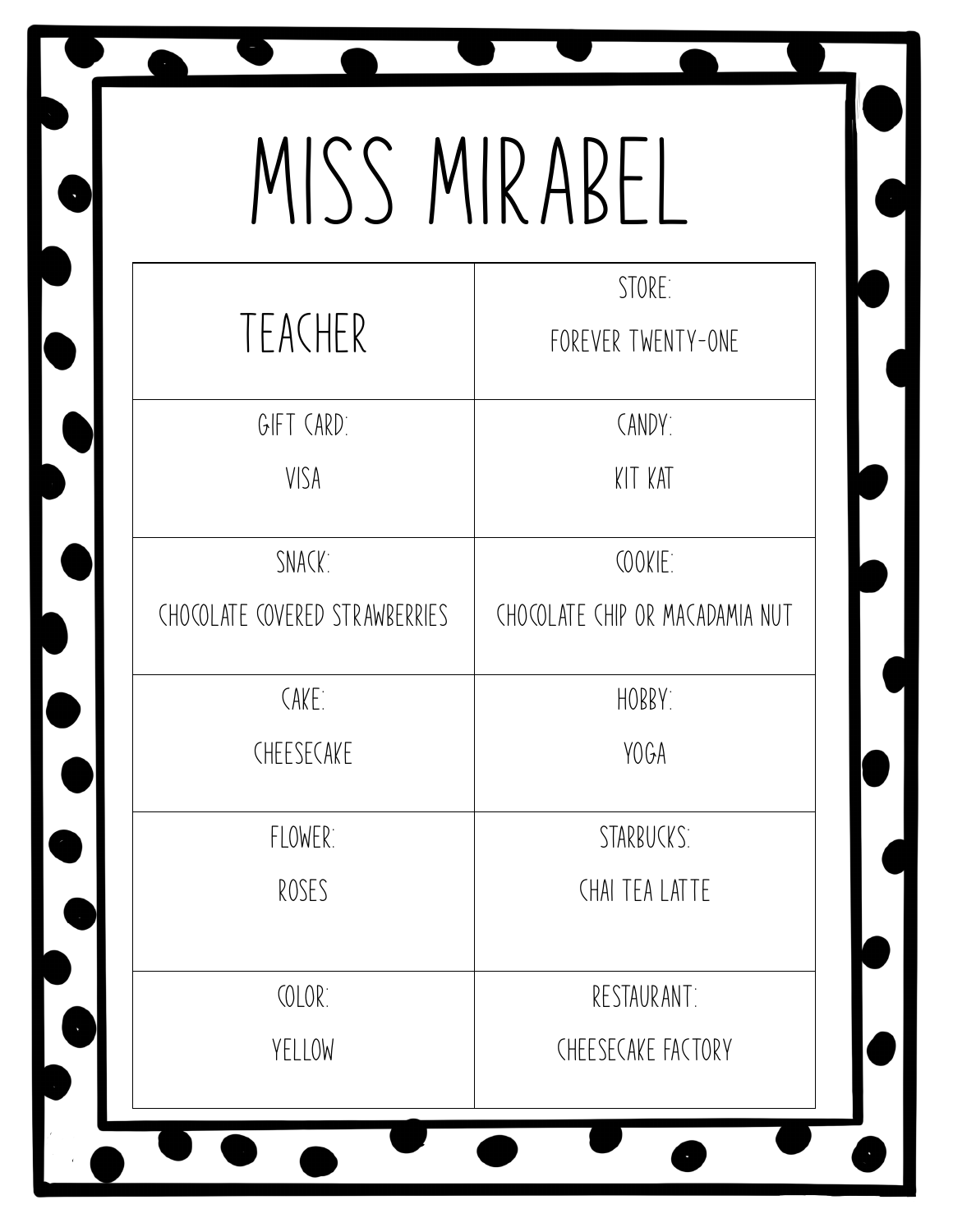### MISS KAYLEE

|                                   | STORE:                           |
|-----------------------------------|----------------------------------|
| TEACHER                           | TARGET OR TRADER JOES            |
| GIFT (ARD)                        | CANDY:                           |
| MARSHALLS, TARGET, BARNES & NOBLE | <b>CHOCOLATE</b>                 |
| SNACK:                            | COOKIE:                          |
| TAKIS, WATERMELON, WASABI ALMONDS | CHOCOLATE CHIP & SNICKERDOODLE   |
| CAKE:                             | HOBBY:                           |
| RED VELVET                        | MUSIC, PAINTING, READING         |
| FLOWER:                           | STARBUCKS.                       |
| ROSE                              | VANILLA SOY LATTE                |
| COLOR:                            | RESTAURANT:                      |
| PINK & GREEN                      | MICHIRU, CFA, CHEESECAKE FACTORY |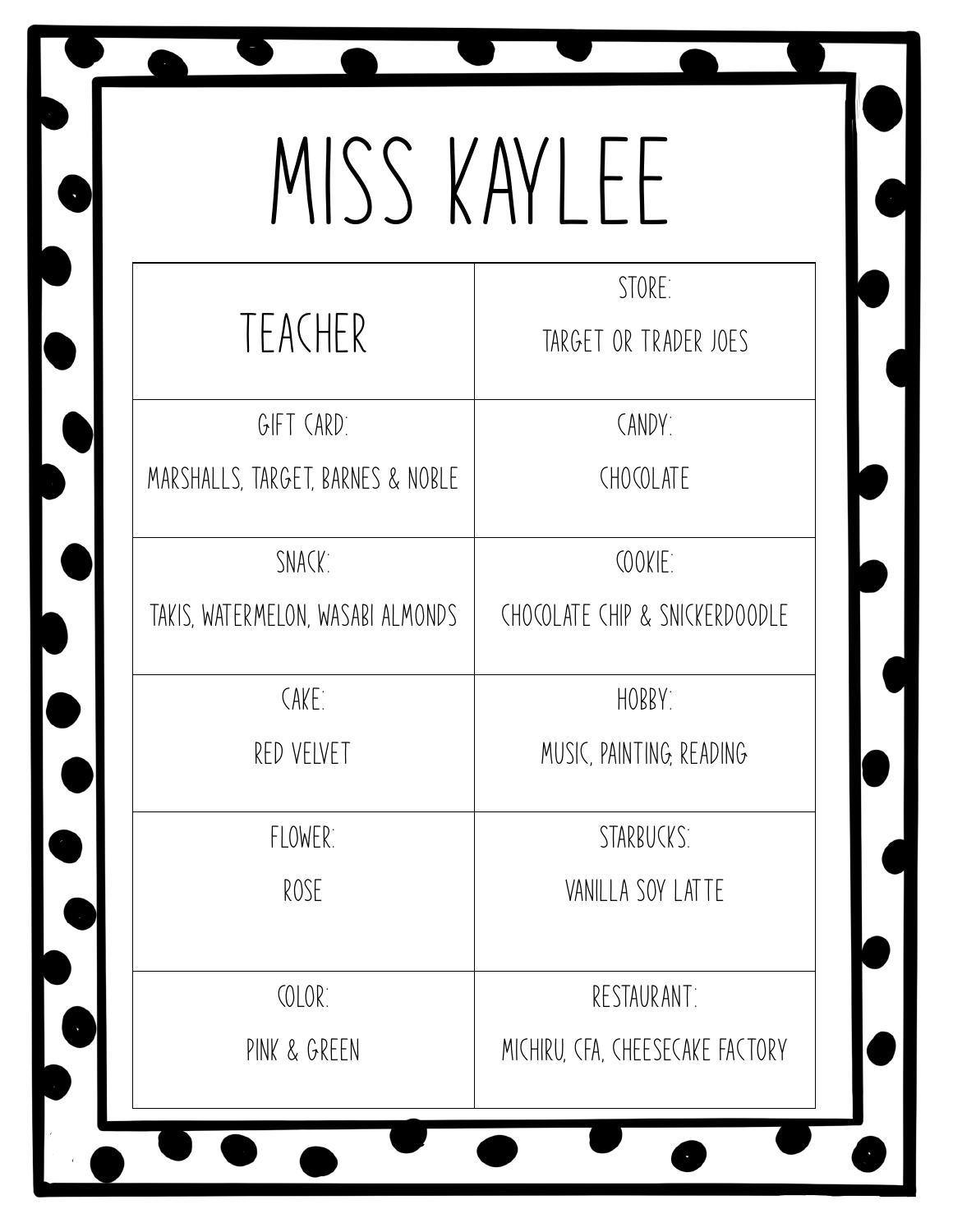#### Miss Bre

|                     | STORE:                     |
|---------------------|----------------------------|
| TEACHER             | WALMART, HEB, HOBBY LOBBY  |
| GIFT (ARD)          | CANDY:                     |
| STARBUCKS OR AMAZON | HERSHEYS ALMOND            |
| SNACK:              | COOKIE:                    |
| HOT CHEETOS         | MILANO MINT CHOCOLATE      |
| CAKE:               | HOBBY:                     |
| STRAWBERRY          | BAKING & SHOPPING          |
| FLOWER:             | STARBUCKS.                 |
| SUNFLOWERS          | ICED WHITE CHOCOLATE MOCHA |
| COLOR:              | RESTAURANT:                |
| <b>BABY BLUE</b>    | JIMMY CHANGAS              |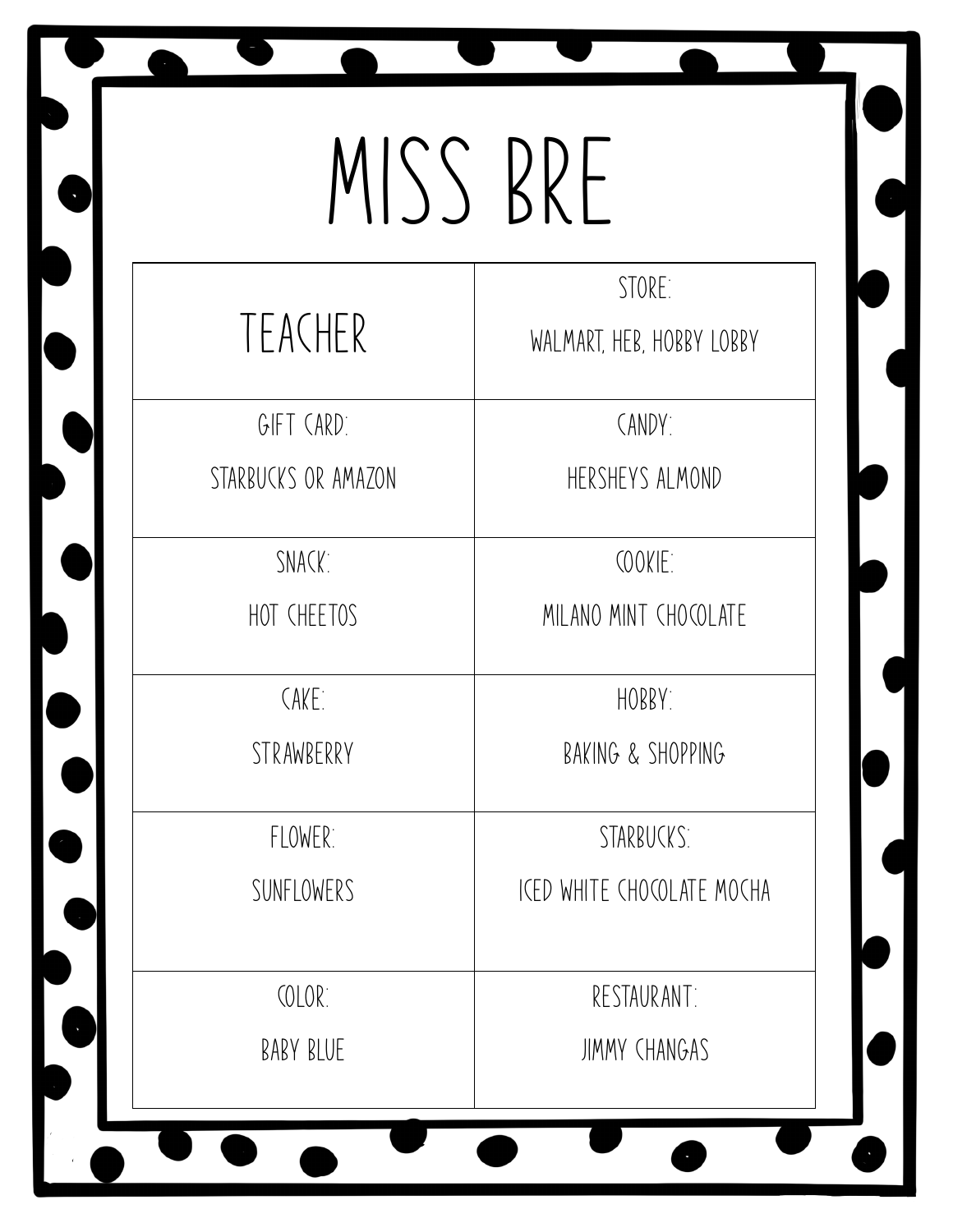| MISS MIA                           |                                |
|------------------------------------|--------------------------------|
| TEACHER                            | STORE:<br>MARSHALLS & TARGET   |
| GIFT (ARD)                         | CANDY:                         |
| STARBUCKS & AMAZON                 | AIR HEADS & TWIX               |
| SNACK:                             | COOKIE:                        |
| HOT CHEETOS                        | WHITE CHOCOLATE MACADAMIAN NUT |
| CAKE:                              | HOBBY:                         |
| FUNFETTI                           | YOGA, PAINTING, READING, MUSIC |
| FLOWER:                            | STARBUCKS:                     |
| ANY                                | ICED WHITE CHOCOLATE MOCHA     |
| COLOR:                             | RESTAURANT:                    |
| LAVENDER, HUNTER GREEN, SLATE BLUE | JINYA & THE COOK SHACK         |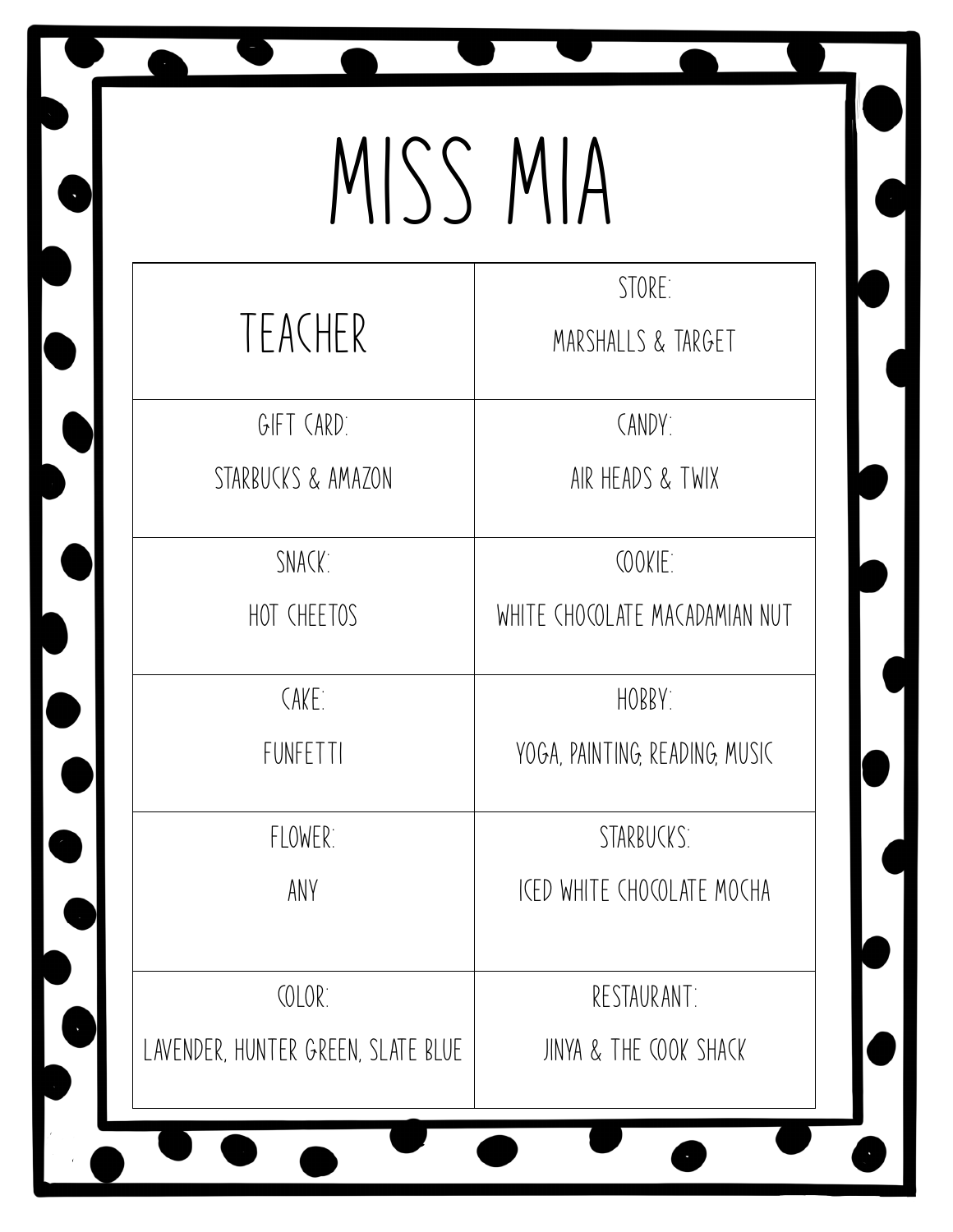# Miss gavi

|                                | STORE:                                 |
|--------------------------------|----------------------------------------|
| TEACHER                        | TARGET & HOBBY LOBBY                   |
| GIFT (ARD)                     | CANDY:                                 |
| AMAZON, TARGET, HOBBY LOBBY    | SNICKERS & GUSHERS                     |
| SNACK:                         | COOKIE:                                |
| OREOS, OATMEAL PIES, HOT FRIES | CHOCOLATE CHIP                         |
| CAKE:                          | HOBBY:                                 |
| RED VELVET                     | CRAFTING & SHOPPING                    |
| FLOWER:                        | STARBUCKS.                             |
| SUNFLOWERS                     | VANILLA BEAN FRAPPE OR MOCHA<br>FRAPPE |
| COLOR:                         | RESTAURANT:                            |
| TURQUOISE & FOREST GREEN       | OLIVE GARDEN & SEAFOOD                 |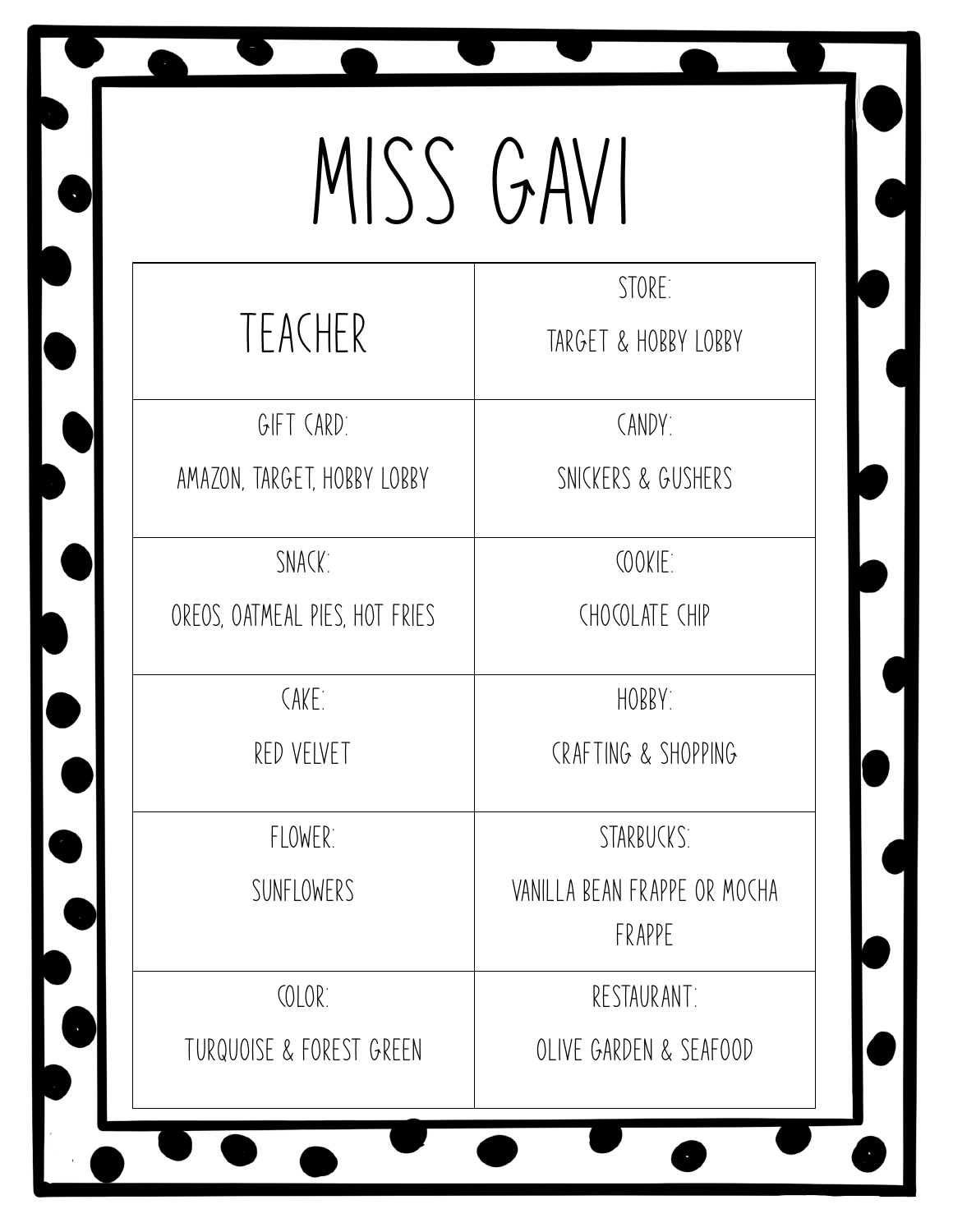#### MISS REAGAN

|                       | STORE:              |
|-----------------------|---------------------|
| TEACHER               | PETSMART            |
| GIFT (ARD)            | CANDY:              |
| AMAZON, CFA, PETSMART | ANYTHING SOUR       |
| SNACK:                | COOKIE:             |
| <b>CEREAL</b>         | VANILLA             |
| CAKE:                 | HOBBY:              |
| <b>CHOCOLATE</b>      | TEACHING & SLEEPING |
| FLOWER:               | STARBUCKS:          |
| SUNFLOWER             | STRAWBERRY LEMONADE |
| COLOR:                | RESTAURANT:         |
| YELLOW                | LUPE TORTILLA       |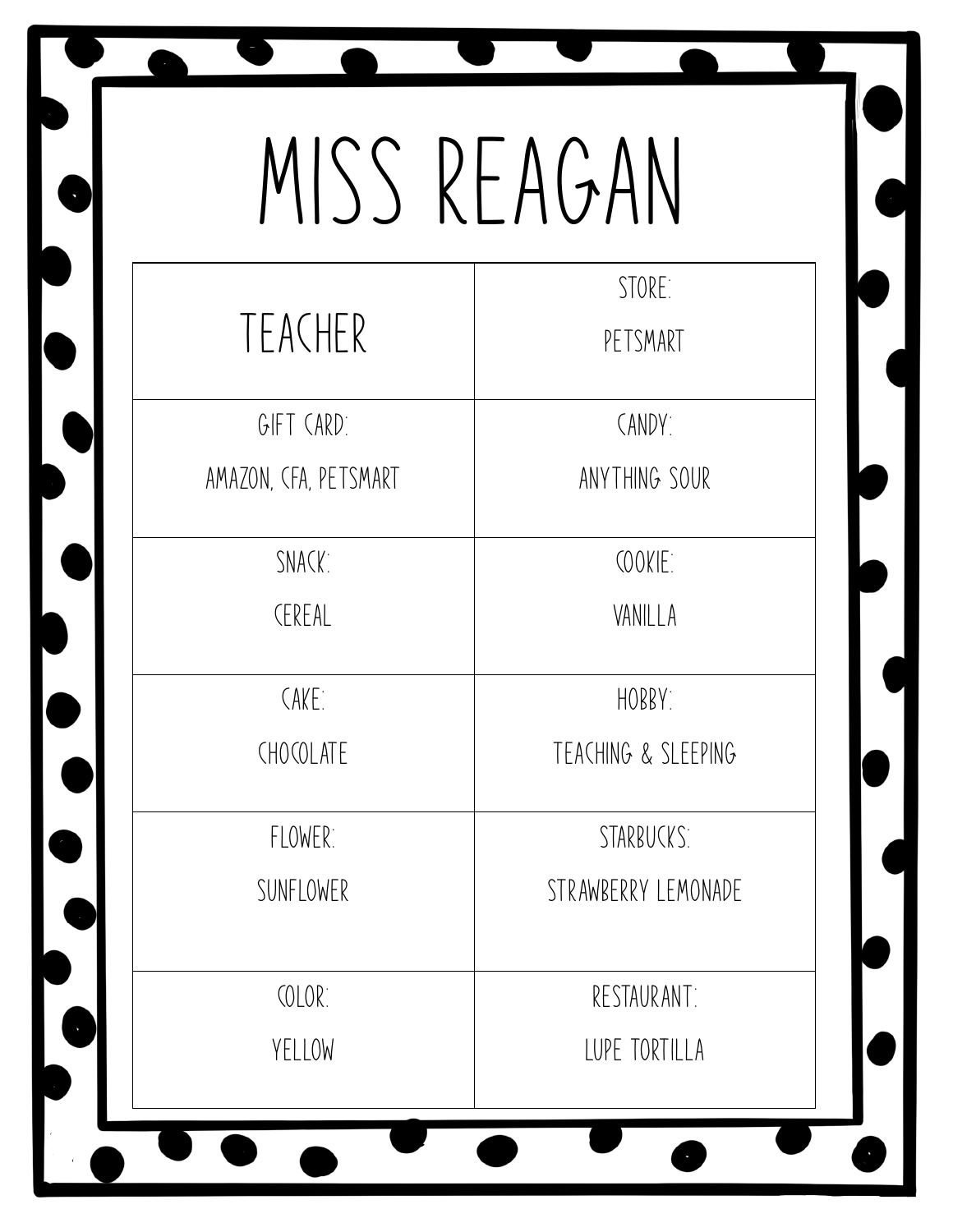### MRS. SARAH

|               | STORE:                                  |
|---------------|-----------------------------------------|
| TEACHER       | TARGET                                  |
| GIFT (ARD)    | CANDY:                                  |
| AMAZON        | TAKE FIVE                               |
| SNACK:        | COOKIE:                                 |
| HOT CHEETOS   | CHOCOLATE CHIP                          |
| CAKE:         | HOBBY:                                  |
| RED VELVET    | COOKING/BAKING & SHOPPING               |
| FLOWER:       | STARBUCKS.                              |
| SUNFLOWER     | ICED CARAMEL MACCHIATO WITH OAT<br>MILK |
| COLOR:        | RESTAURANT:                             |
| PINK & PURPLE | RED LOBSTER, OLIVE GARDEN               |